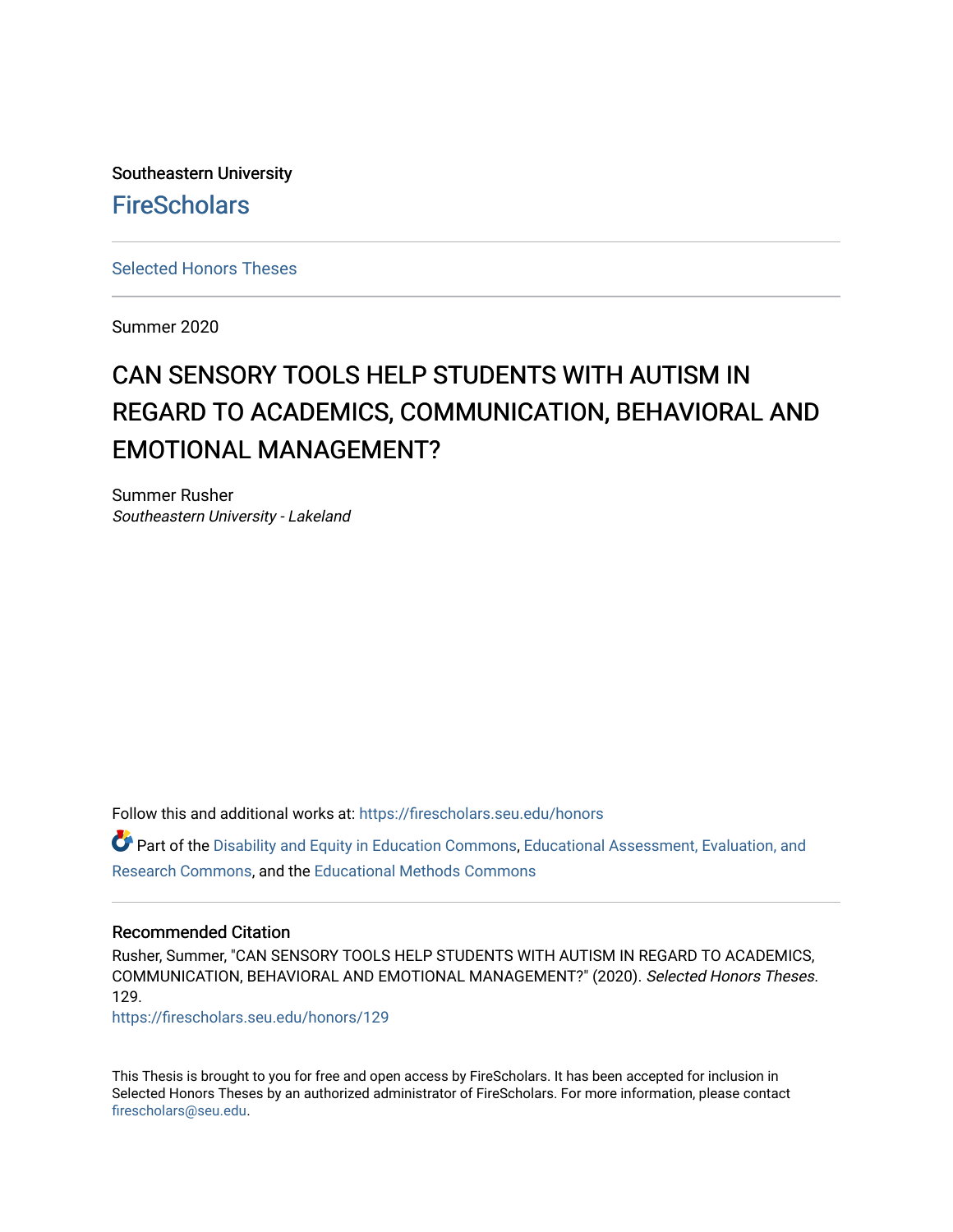## CAN SENSORY TOOLS HELP STUDENTS WITH AUTISM IN REGARD TO ACADEMICS, COMMUNICATION, BEHAVIORAL AND EMOTIONAL MANAGEMENT?

by

Summer Rusher

Submitted to the School of Honors Committee

in partial fulfilment

of the requirements for University Honors Scholars

Southeastern University

2020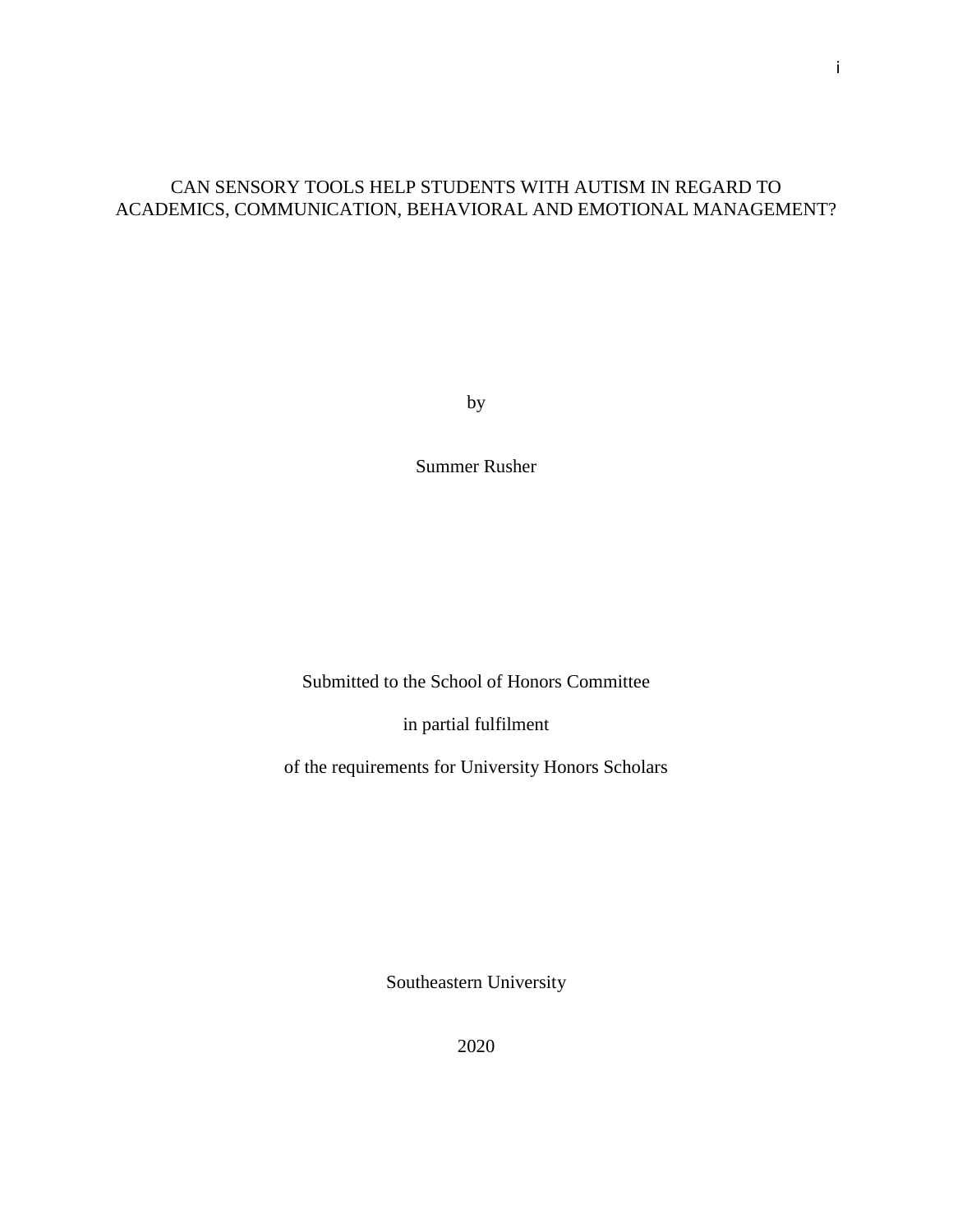Copyright by Summer Rusher

2020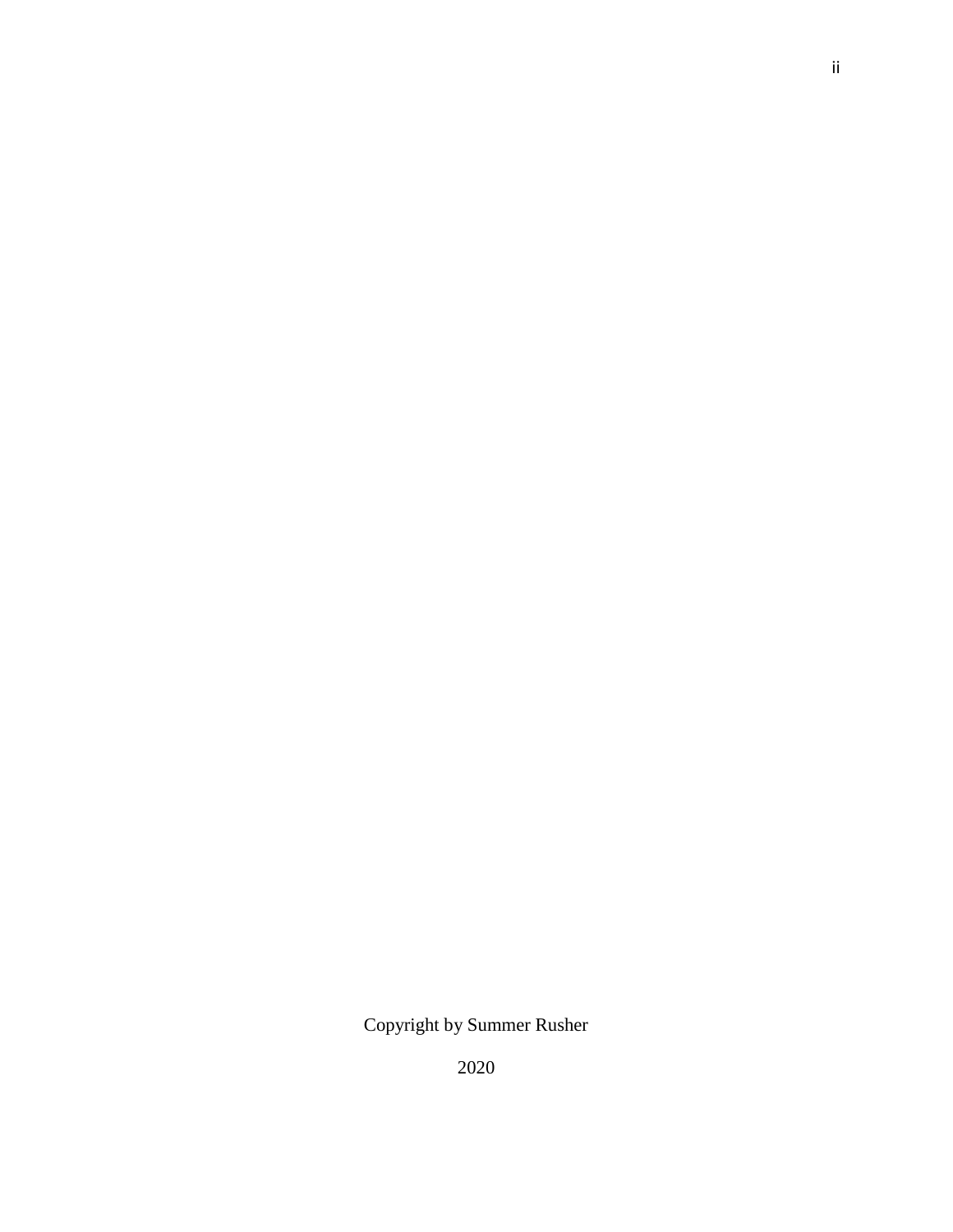## Dedication

To all my future students.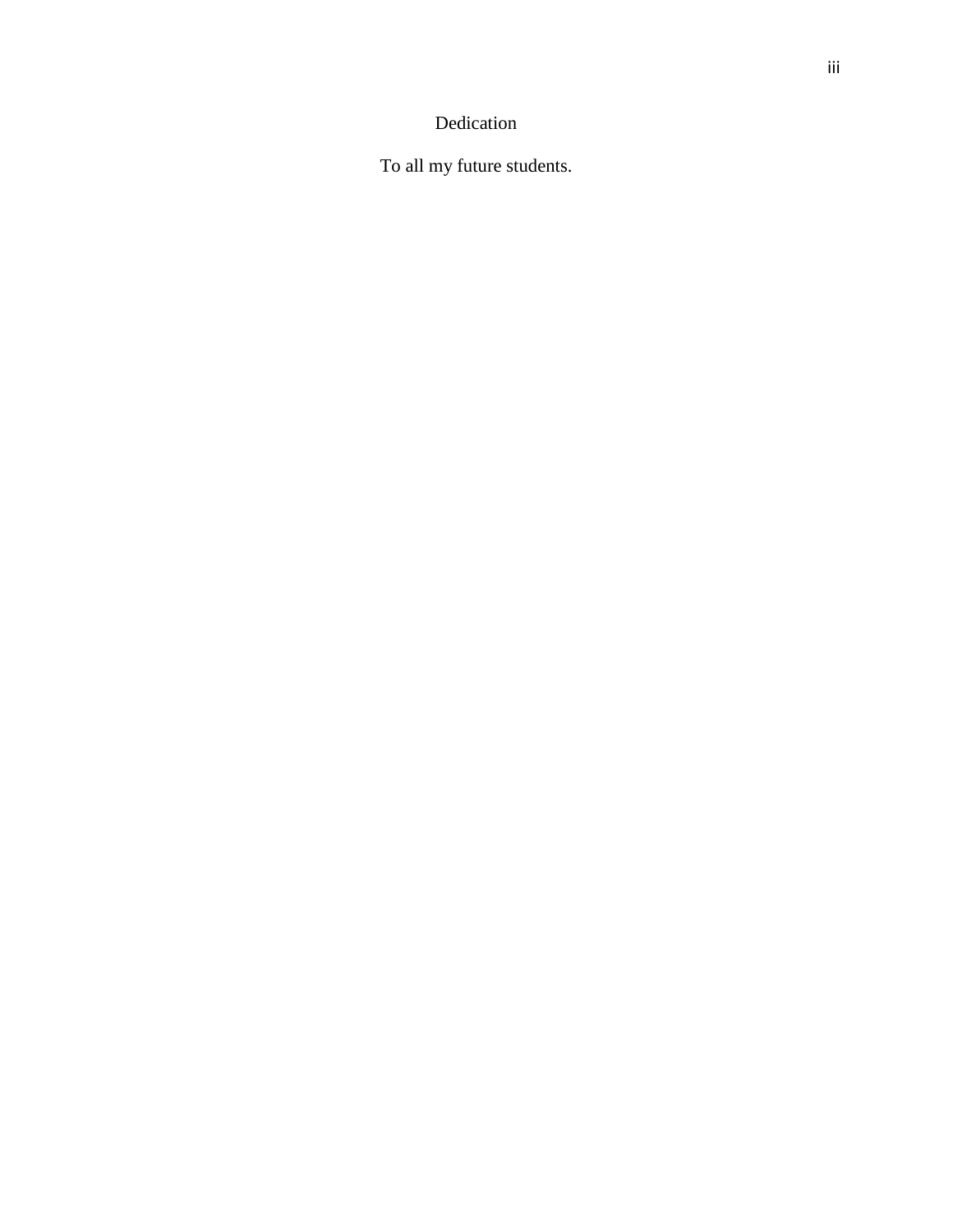## **Acknowledgment**

I would like to thank my advisor Dr. Gordon Miller for all of his hard work, dedication, and encouragement. This process was much more manageable with him by my side.

I also would like to thank all of my friends and family who have supported and encouraged me throughout this process.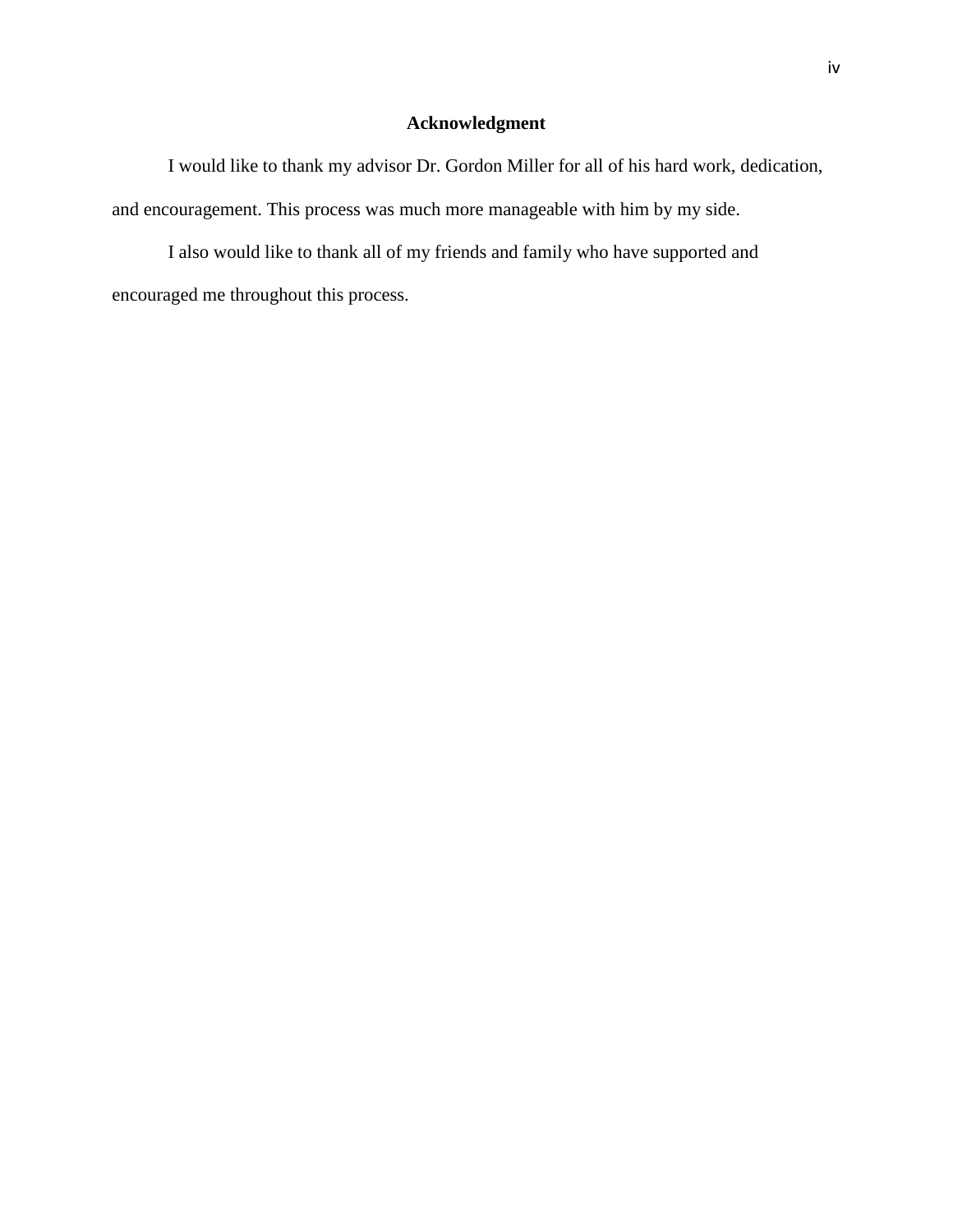#### **Abstract**

Students with autism face many difficulties in the classroom and with everyday tasks outside of the classroom. In the classroom, they face difficulties with academic focus, communication skills, and behavioral management. Knowing this, academics, communication, and behavior were all evaluated. This thesis was written to decipher the effects of sensory tools on students with autism in the classroom and decide if sensory tools should be used more often in the classroom and at home. Sensory tools are a relatively new therapy idea. They are a wide range of tools that have all different functions and purposes. Some schools and families have adopted these tools while others are still skeptical of their productivity. The information in this thesis was collected through both a literature review and a study.

KEY WORDS: sensory tools, autism, self-contained classrooms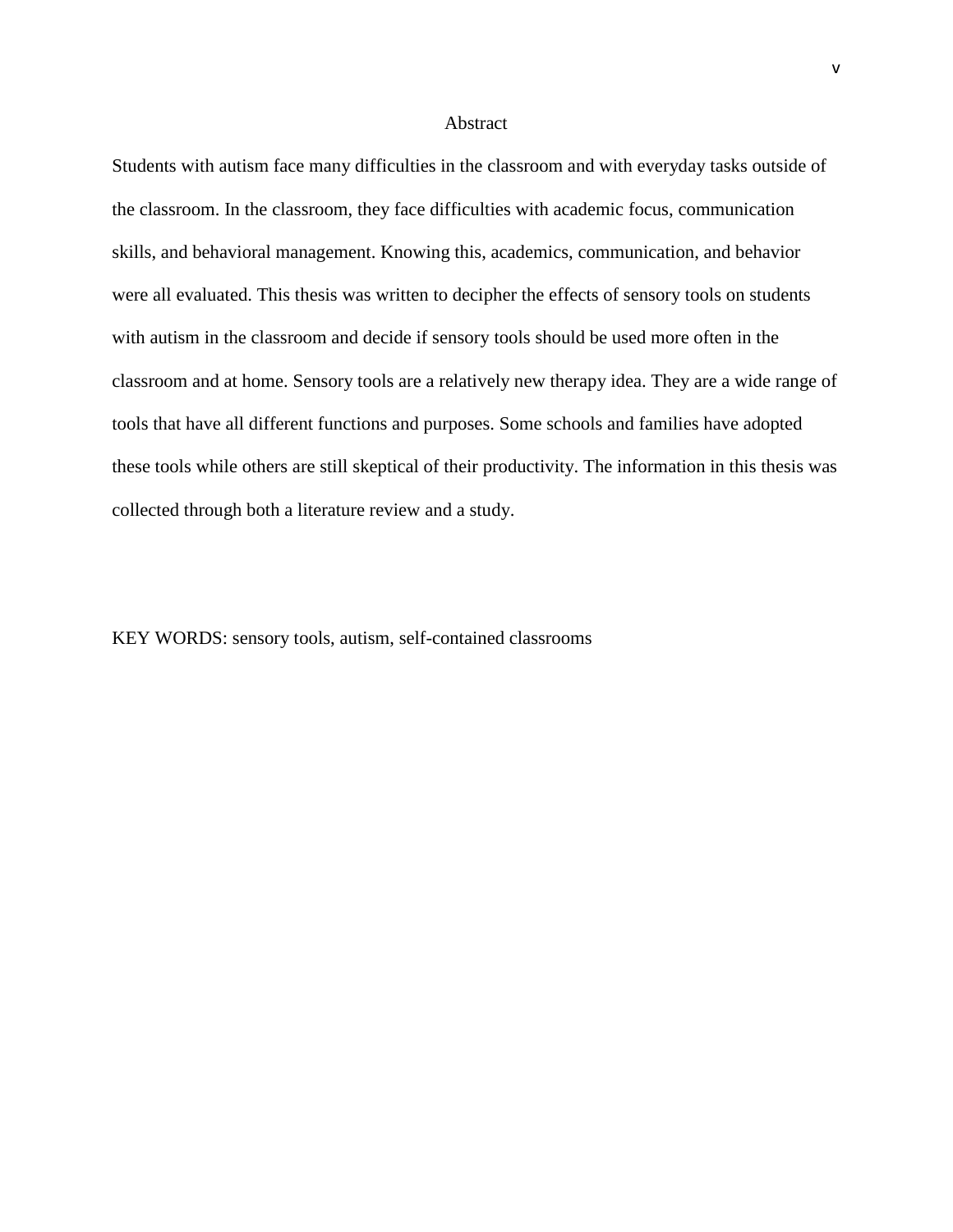| Introduction                                                              | $\mathbf{1}$ |
|---------------------------------------------------------------------------|--------------|
| <b>Literature Review</b>                                                  | $\sqrt{5}$   |
| Autism                                                                    | 5            |
| <b>Sensory Tools</b>                                                      | $8\,$        |
| Academics                                                                 | 11           |
| Communication                                                             | 14           |
| Behavior                                                                  | 15           |
| Conclusion                                                                | 18           |
| Methodology                                                               | 19           |
| Data Analysis                                                             | 20           |
| Question One                                                              | 20           |
| Question Two                                                              | 21           |
| Question Three                                                            | 22           |
| <b>Question Four</b>                                                      | 23           |
| <b>Question Five</b>                                                      | 24           |
| Question Six                                                              | 24           |
| Conclusion                                                                | 26           |
| References                                                                | 28           |
| Appendices                                                                | 32           |
| Appendix A: Survey Questions                                              | 33           |
| Appendix B: Recruitment Email                                             | 34           |
| Appendix C: Consent Form                                                  | 35           |
| Appendix D: Table 4 - Sensory Tools and Their Advantages and Disadvantage | 37           |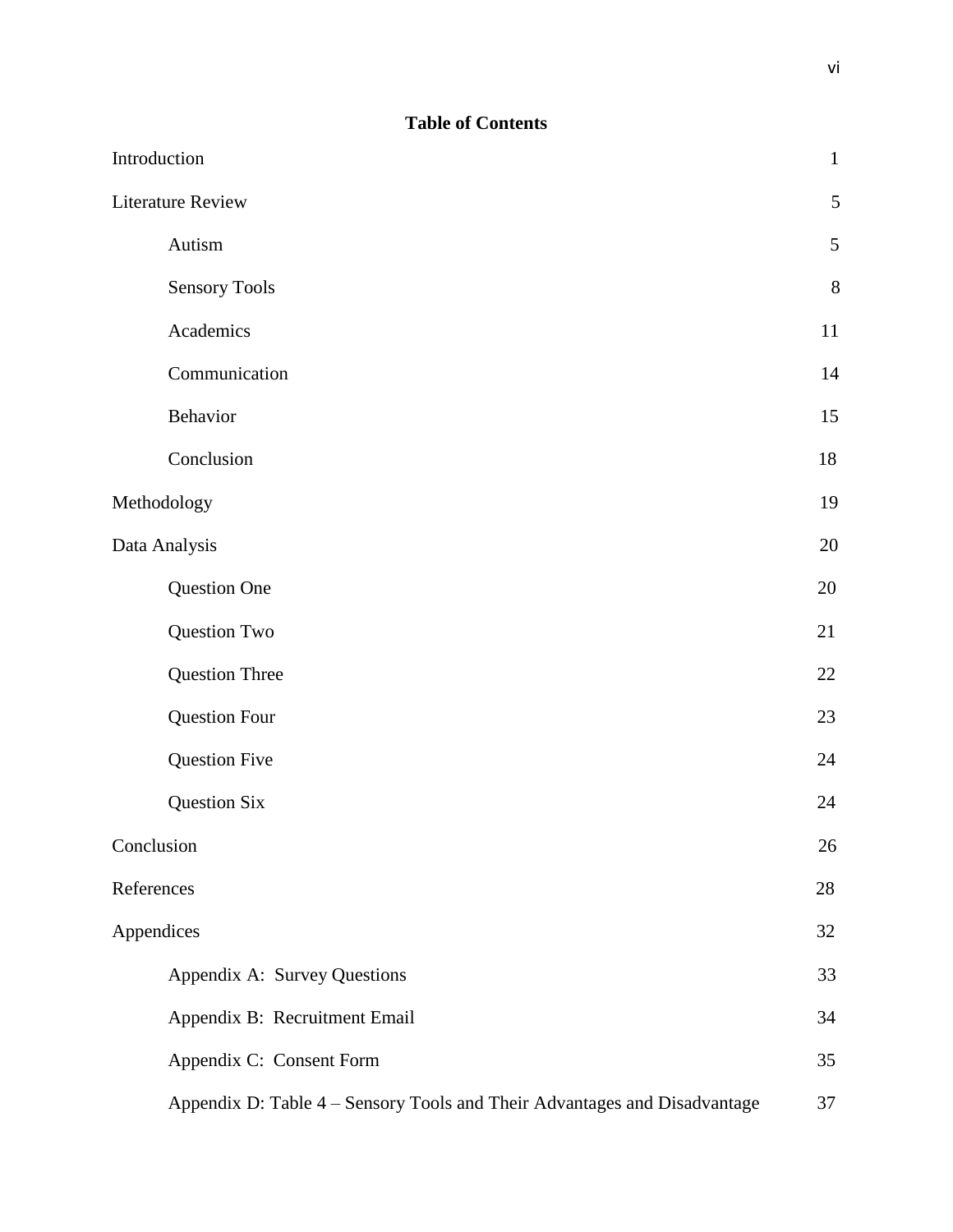## **Figures and Tables**

| Figure 1: Sammy the Bear                                                            | 10 |
|-------------------------------------------------------------------------------------|----|
| Figure 2: Color Wheel                                                               | 16 |
|                                                                                     |    |
| Table 1: Percentage of Schools ( $N=19$ ) Reporting Purpose for Use of Multisensory |    |
| Environments                                                                        | 13 |
| Table 2: Challenges Students Face                                                   | 20 |
| Table 3: Sensory Tools Used for Academics                                           | 21 |
| Table 4: Sensory Tools and Their Advantages and Disadvantages                       | 37 |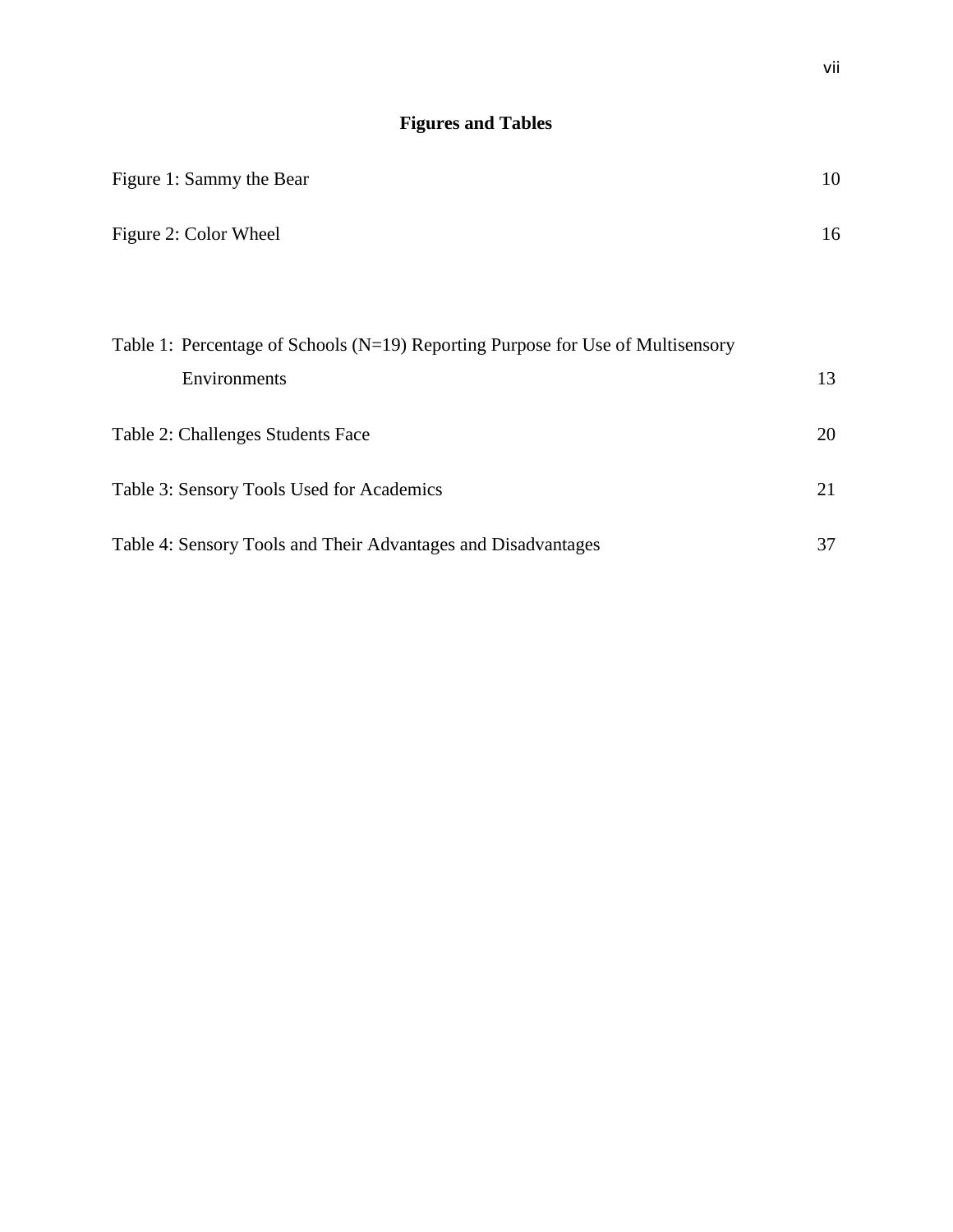## **Introduction**

A student with autism spectrum disorder is sitting in a classroom. He sits in the front row, but contrary to popular belief, that does not make him focus: objects are still moving and sounds are still occurring. The teacher is thoroughly explaining a mathematical topic that is complex and seems so irrelevant to him. The student cannot understand and is starting to feel more and more uncomfortable. The student can feel an outburst building due to a sense of confusion, frustration, and not belonging. Afraid of what the teacher or students may say, do, or think, the student frantically looks for a way to ground himself, a way to regain control of his thoughts and emotions. With no options in sight, it quickly becomes too late; the meltdown begins.

How nice would it be if we were able to minimize situations like this in the classroom? The student with autism could be focused, grounded, and less embarrassed. The other students would not be disrupted, and the teacher would not have to interrupt the flow of the classroom or try to calm the student down while just making it worse. The goal of minimizing meltdowns in the classroom could be achieved with the use of sensory tools. Sensory tools are any tool that can stimulate a sense. They are used in stressful environments for students to be able to relax. Not only do sensory tools assist the behavioral and emotional challenges that students with autism face, but they also assist in academic achievement and the advancement of social skills.

This thesis will include information gathered from both research and a survey given to the teachers in Pathways School of Excellence on Southeastern University's campus in Lakeland, Florida. Pathways contains middle and high school students, ages 11 to 22, with various intellectual disabilities and/or other mild learning and/or physical disabilities. Pathways consists of five self-contained classrooms, classrooms that include only students with special needs. It is a faith-based school that desires to provide all students with a comprehensive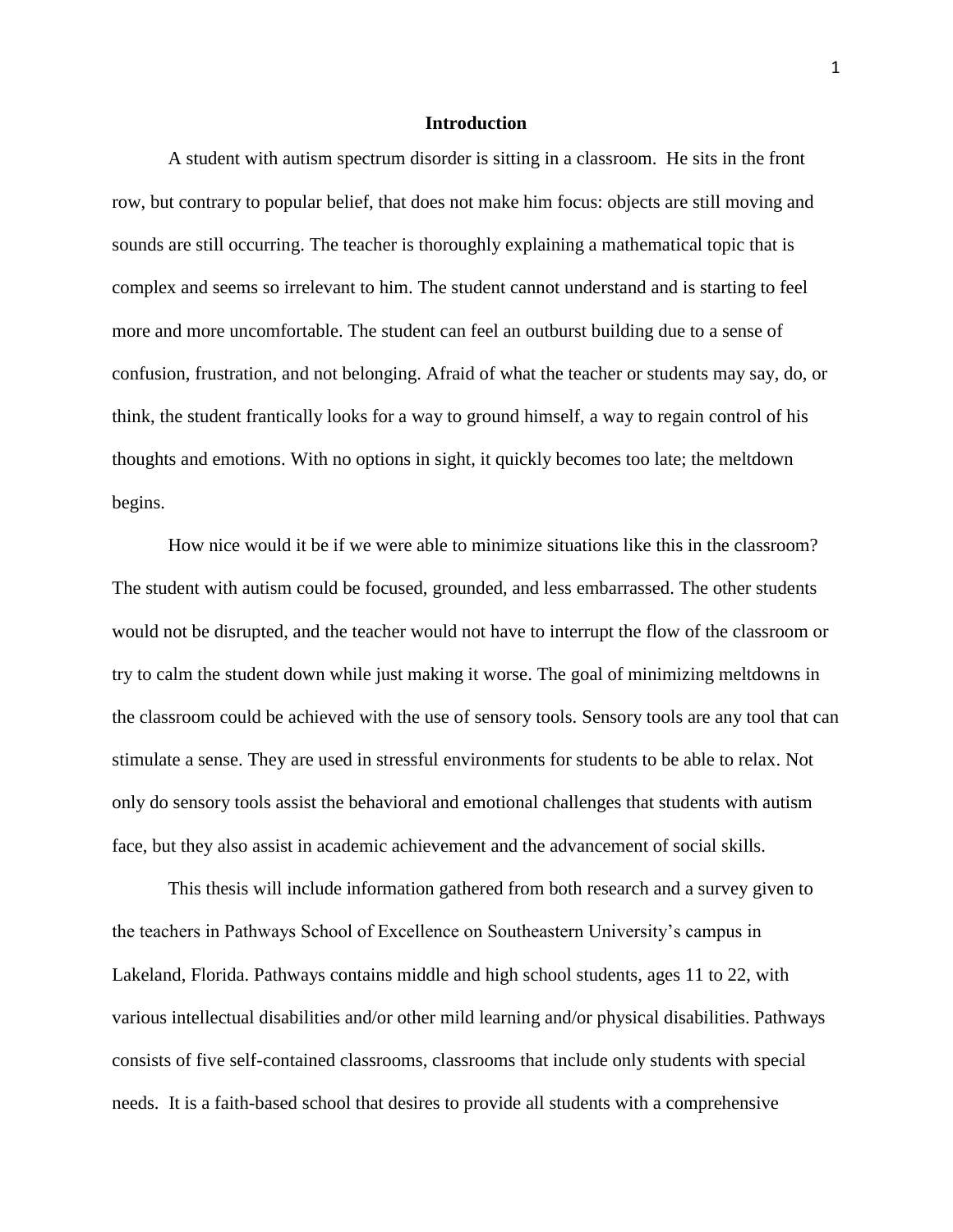educational experience as they grow and develop into the individuals God has designed them to become. The research for this thesis focused on four main questions:

- What challenges do students with autism face in the classroom?
- Are sensory tools practical in the classroom?
- What are some advantages to sensory tools?
- What are some disadvantages to sensory tools?

The survey distributed to the teachers at Pathways contained a series of questions related to their use of sensory tools and their preferences with regard to types of sensory tools used. Questions included but were not limited to:

- What challenges do students with autism face in the classroom?
- Do you use sensory tools in your classroom?
- What sensory tools do you use in your classroom?
- What are some advantages to those specific sensory tools? What are some disadvantages?
- What other tools and strategies do you use to best assist your students in the classroom: academically, socially, emotionally, and behaviorally?

Currently there is a large movement for inclusion, which allows students with milder forms of intellectual, learning, or physical disabilities to be included alongside their nondisabled peers in general education classrooms (Reid, 2005). The idea of this movement is for students with disabilities to be included in a regular curriculum in order to help them develop academically, socially, emotionally, and behaviorally with their grade level peers (Special Education Guide, 2019). When students are in these general education classrooms, they are entitled to receive accommodated curriculum. The curriculum does not have to be based on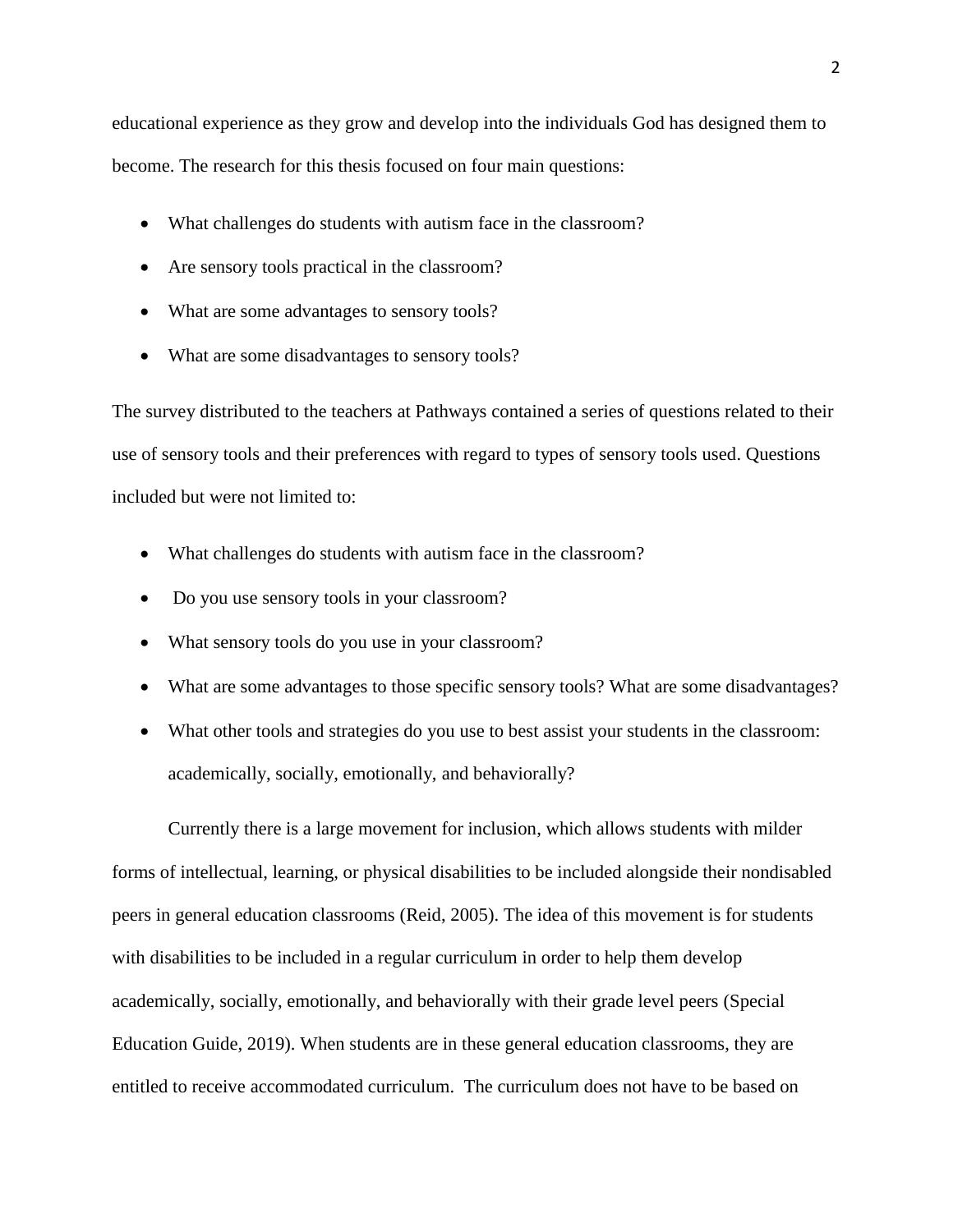general standards. In saying this, some students are working toward the same standards as their peers but receive accommodations to help them along the way. The accommodations are specific and written out in a legal document called an IEP, or Individual Education Plan/Program. "The IEP, once signed by the [parent] and the school district, is binding; the school district must provide everything included in that IEP" (Siegel, 2007, p.19). Creating an IEP is a thorough process because it is created to specifically serve one student's needs. There are six key groups of people in the creation process: "the child (if appropriate), the child's parents, a school administrator, any specialists [in the child's areas of academic need], and anyone else the parents would like to invite such as the child's grandparents or other caregivers" (Siegel, 2007, p.23).

There are five important things to consider when trying to conduct an efficient inclusion classroom: "acknowledging differences, recognizing strengths, understanding inclusion, planning for practice and obtainable outcomes" (Reid, 2015, p. 94). All children are different and that holds true for children with autism. It is important that students with autism know and acknowledge their differences from students without autism, but that they do not let these differences define them. Every student has strengths; therefore, while noting the student's differences, it is equally important to also recognize the student's strengths. In saying this, some students would not benefit from being in an inclusion classroom and alternative placement options should be considered. The correct understanding of inclusion will help to understand how to provide the best education possible for the students. The teachers of traditional classrooms who have students with special needs must be properly trained, equipped and made aware of tools to assist students with autism as adequately as possible while still meeting the needs of their other students. This can be very challenging, as teachers must prepare for accommodations and differentiation for the autistic student while preparing appropriate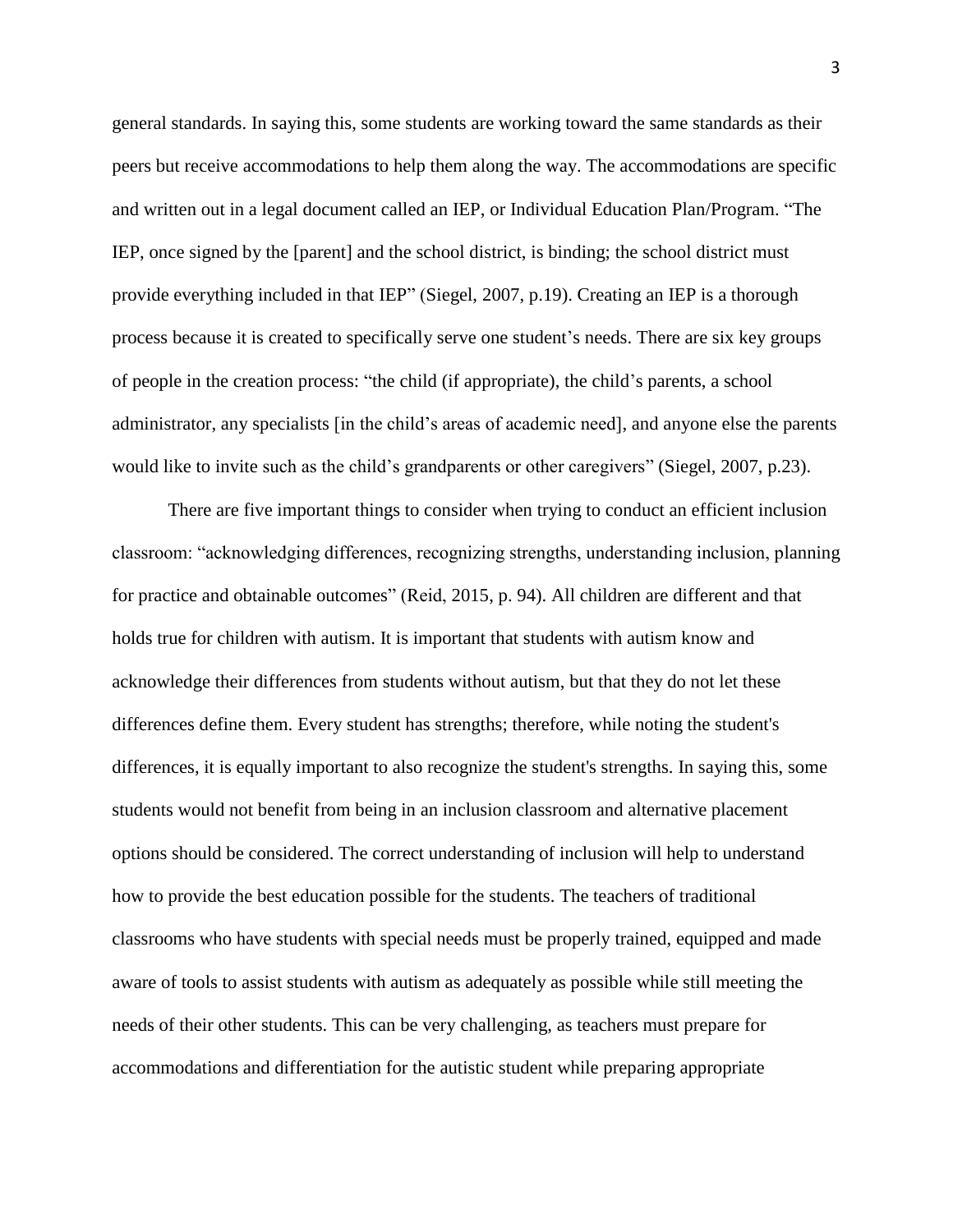instruction for the traditional students in their classrooms. Also, teachers are expected to collect data on students and use that data to create obtainable goals. Many current Pathways students have come from inclusion settings that were unsuccessful. Since the level of disability included in an inclusion classroom is not clearly defined, many students get left behind and do not receive the accommodations and assistance they need to succeed.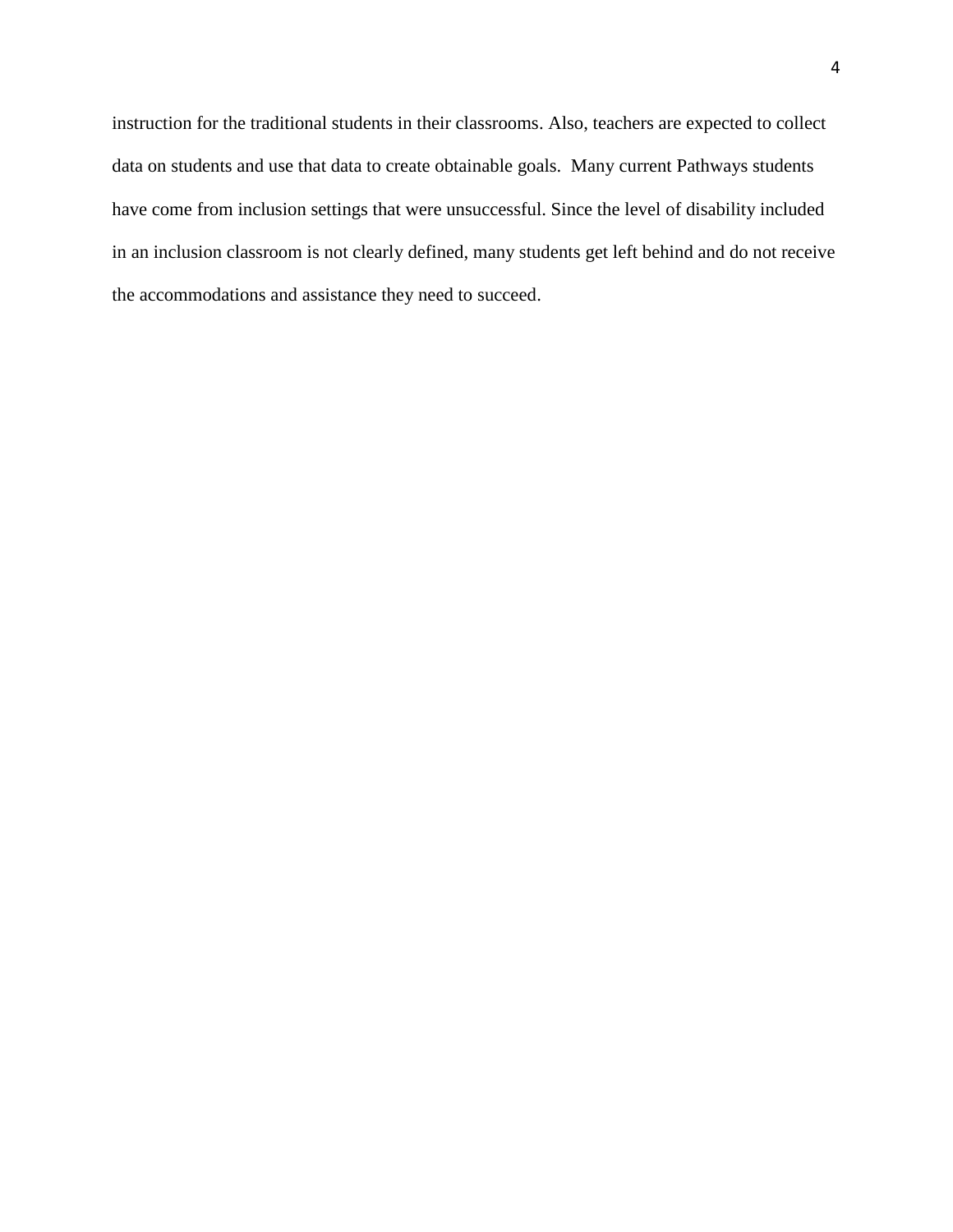### **Literature Review**

### **Autism**

Since autism is a spectrum disorder, meaning it has a range of conditions, each child can have very different symptoms and combinations of symptoms (Iowa Department of Education, 2010). Autism is

"…characterized by persistent deficits in social communication and social interaction, as well as by restricted, repetitive patterns of behavior, interests, or activities from early childhood. Autism Spectrum Disorder (autism or ASD) is associated with significant impairment in everyday functioning and are also highly correlated with comorbidity, including impairments in attention, mood, cognitive skills and adaptive skills" (Larson, Aasland, & Diseth, 2018, p. 1063).

Autism does not have a known cause, nor does it have a cure (Iowa Department of Education, 2010). "It affects as many as one child in 59 children in the United States today" (Autism Speaks, 2019). "It is also more common in boys than it is in girls" (Iowa Department of Education, 2010).

Students with disabilities, such as autism, have not always had the resources and care that they have now. In the past, "social attitudes reflected the view that persons with disabilities were unhealthy, defective and deviant. For centuries, society as a whole treated these people as objects of fear and pity. The prevailing attitude was that such individuals were incapable of participating in or contributing to society and that they must rely on welfare or charitable organizations" (University of Florida Health, 2019). Before the 1800's people with autism lived at home, to be cared for by their families, and did not participate in regular everyday activities. They were deemed incapable of functioning in traditional society. In the late 1800's, people with autism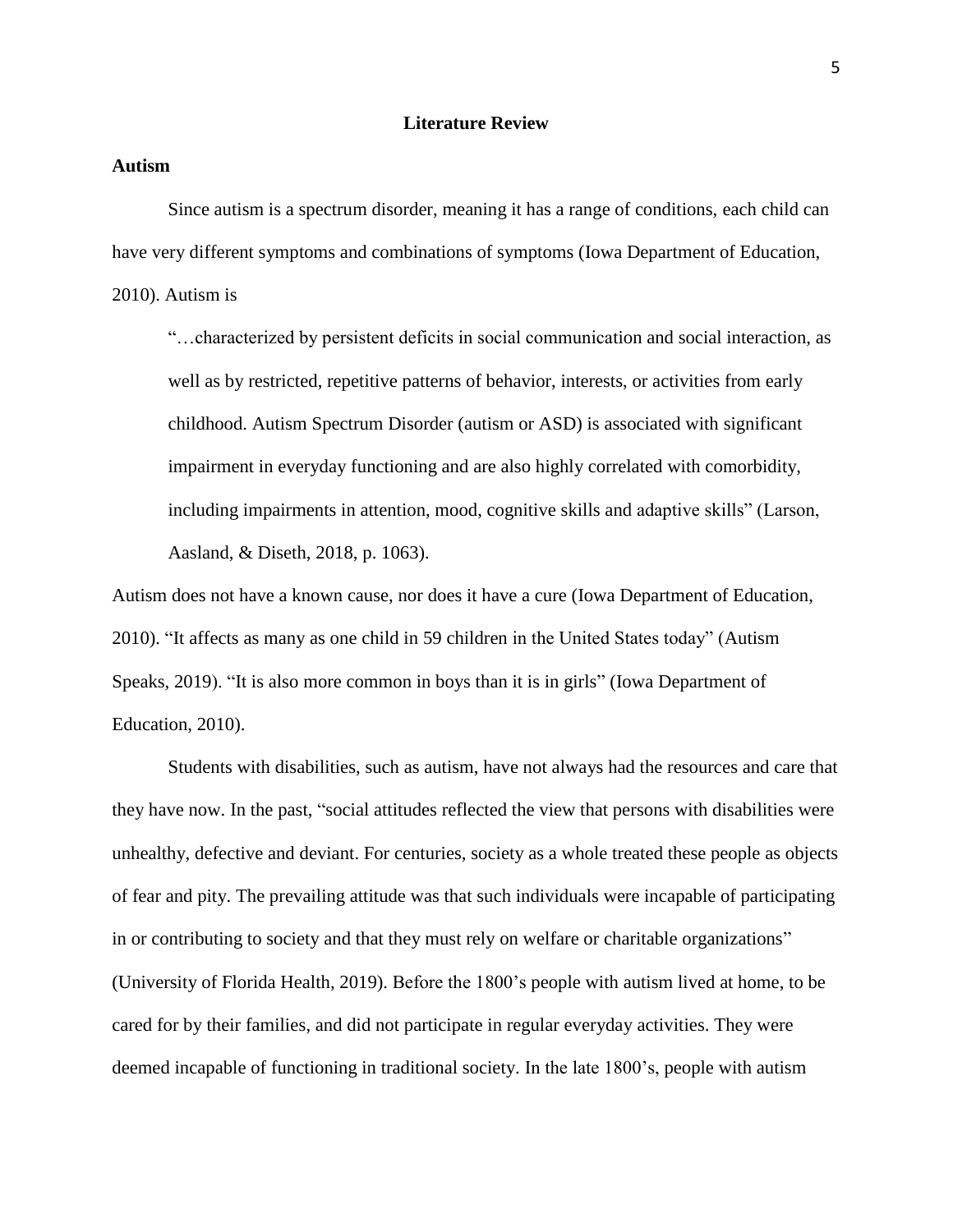were sent to special institutions built by the state or local agencies. During this time, society chose segregation as the best way to manage people with disabilities. In 1920, Gainesville, FL built the Florida Farm Colony for the Feebleminded and Epileptic. Thankfully, in the past 40 or 50 years, society has seen some big changes in the management and treatment of people with disabilities. The movement began with President John F. Kennedy. He declared that people with disabilities are not hopeless. Not only has this wave of acceptance helped in the management of people with disabilities, but also the treatment of them. Terminology has changed. People with disabilities used to be called idiot, moron, or retard. Also, it has come important to identify the person not the disability (University of Florida Health, 2019).

Medical professionals can diagnose children with disabilities as early as day-care age. Some common early symptoms are when the child "performs repetitive activities and movements, becomes upset at changes in daily routine, has unusual responses to certain situations, and does not babble or develop language appropriately" (Iowa Department of Education, 2010). In a recent study, day-care teachers and parents were able to identify very similar autism symptoms in the children who were between the ages of three and six. There were very few differences found in the identifications of the day-care teachers and the parents within the same group of children. In saying this, it is important to identify autism early to begin interventions (Larson, Aasland, & Diseth, 2018). These interventions can be used to improve the students overall functioning ability, communication skills, and behavior management.

One of the biggest struggles students with autism face is sensory processing disorders. These sensory issues cover a large spectrum from "unisensory issues such as hyper/hypo sensitivity to multisensory issues that involve integrating information from difference senses" (Howe & Stagg, 2016, p. 1656). There are three types of unisensory processing issues: sensory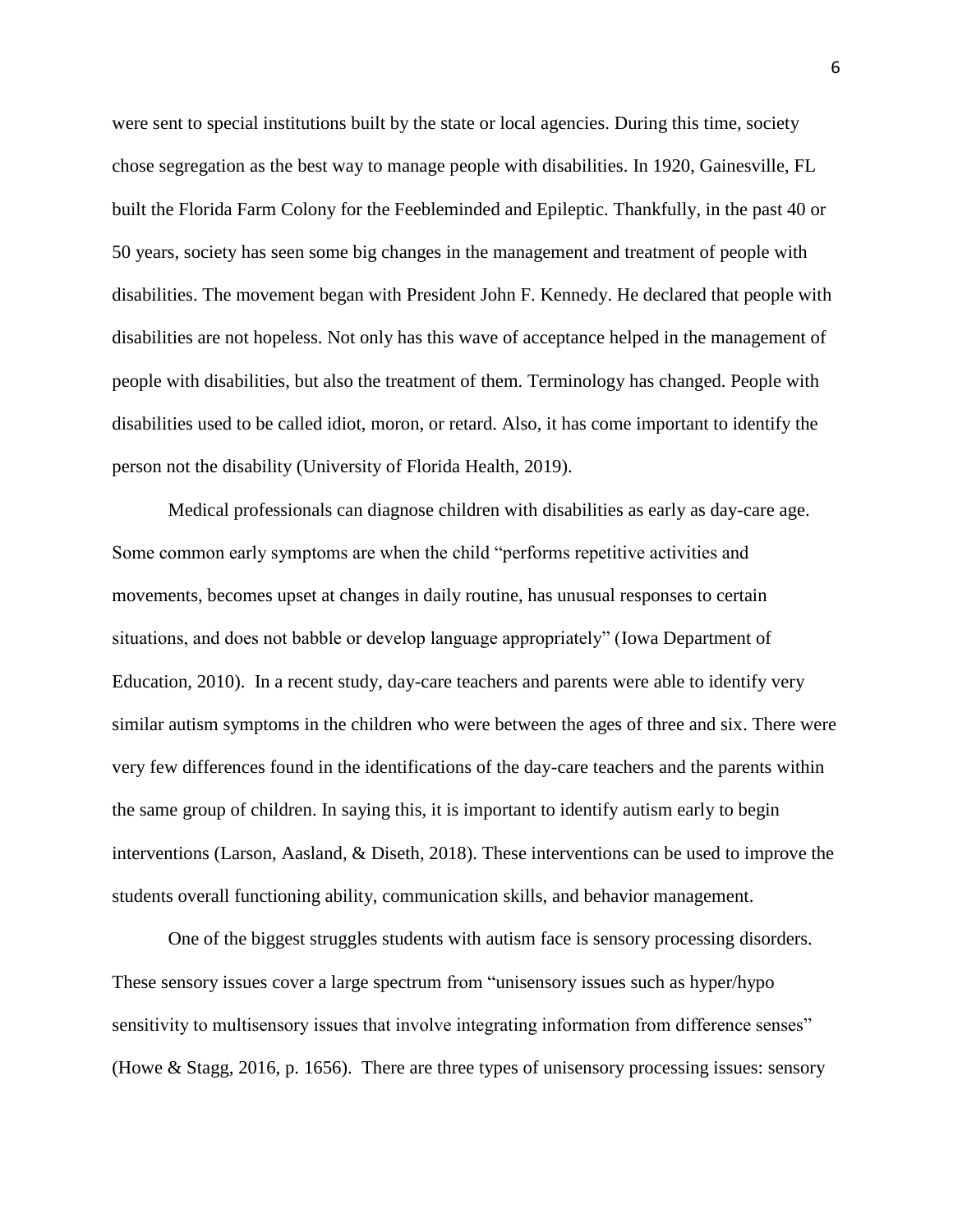sensitivity, sensory insensitivity, and sensory seeking. The situation and the sensory modality, or mode in which something exists, indicates the type of sensory issue a student possesses. These sensory disorders cause negative reactions that are usually intense, not within normal parameters. Parents with children who have autism must often change their daily routines to meet the needs of their children and not over stimulate them. This is a hard task to complete as so many objects in the natural world, that we encounter many times throughout the day, often stimulate more than one sense at the same time. For example, flowers appeal to our sight, touch, and scent. In saying this, sensory issues are usually easier to accommodate at home than at school (Howe & Stagg, 2016)

These sensory issues are directly linked to academic underachievement, difficulty socializing with peers, and making friends (Howe & Stagg, 2016). Many adolescents with autism are aware of their sensory processing issues. A study was done in which the researchers collected qualitative and quantitative data from adolescents with autism. The researchers, Howe and Stagg, used a survey containing three questions:

- Do you think these sensory difficulties affect your leaning?
- How does it make you feel when you experience these sensory difficulties?
- Do you think there are any positives about how you experience sensory difficulties?

They also used a questionnaire where the students rated on a scale from one to ten, one being the lowest and ten being the highest, how much each sense impacted their expectations in the classroom. Of the fourteen individuals who completed the survey, "86% scored outside the normal range on two or more of the quadrants… [all] the participants were aware of their sensory issues, and all reported difficulties in the classroom within at least one sensory domain" (Howe and Stagg, 2016, p. 1661).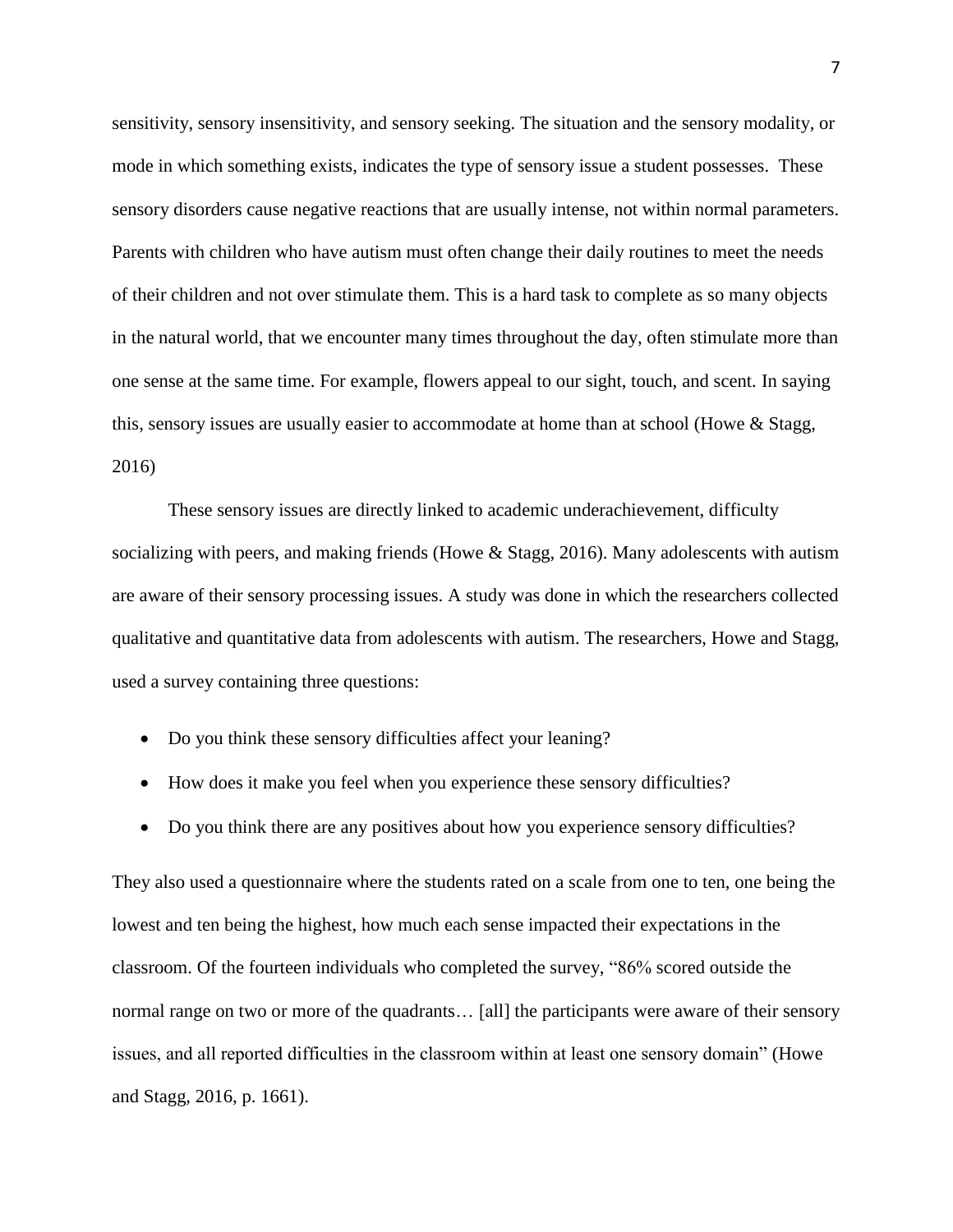## **Sensory Tools**

"To a child with sensory integration problems, the environment may be confusing, painful, or frightening because these systems are not working together to help him or her decode and understand the environment" (Darrow, 2009). This is a key reason why sensory tools have become important to many schools. A room dedicated to sensory tools can be a favorite place for students with autism. Sensory rooms are designed to "provide sensory stimulation to users through a range of visual, auditory, tactile, and olfactory equipment" (Carter & Stephenson, 2012, p. 95). Sensory tools can be quite expensive but can also be hand crafted at a cheaper price.

Sensory rooms are not a place that students would spend every minute of their school day. The room should be used strategically. Many sensory rooms are used as a place for students to calm down and relax, some are even used as a reward. Teachers and professionals should create a 'sensory diet' for each individual student (Zarling, 2017). The diet should include how often the student gets to go, reasons the student is allowed to go, what time and how long the student is allowed to go. This 'diet' should be included in the student's IEP.

Some objects that may be found in most sensory rooms included weighted blankets, swings, and balls (Carter & Stephenson, 2012). Weighted blankets are sensory tools that can be found in sensory rooms or even regular classrooms. The pressure and weight of the blanket have a calming effect on students with autism. This effect helps reduce some stereotypical behaviors such as hand clapping, moving fingers in front of their eyes, blinking, and rocking (Losinski, Cook, Hirsch, & Sanders, 2017).

Alternative seating is a sensory tool that is easy to implement in the classroom. Alternative seating would include anything but a regular chair. For example, the carpet, bean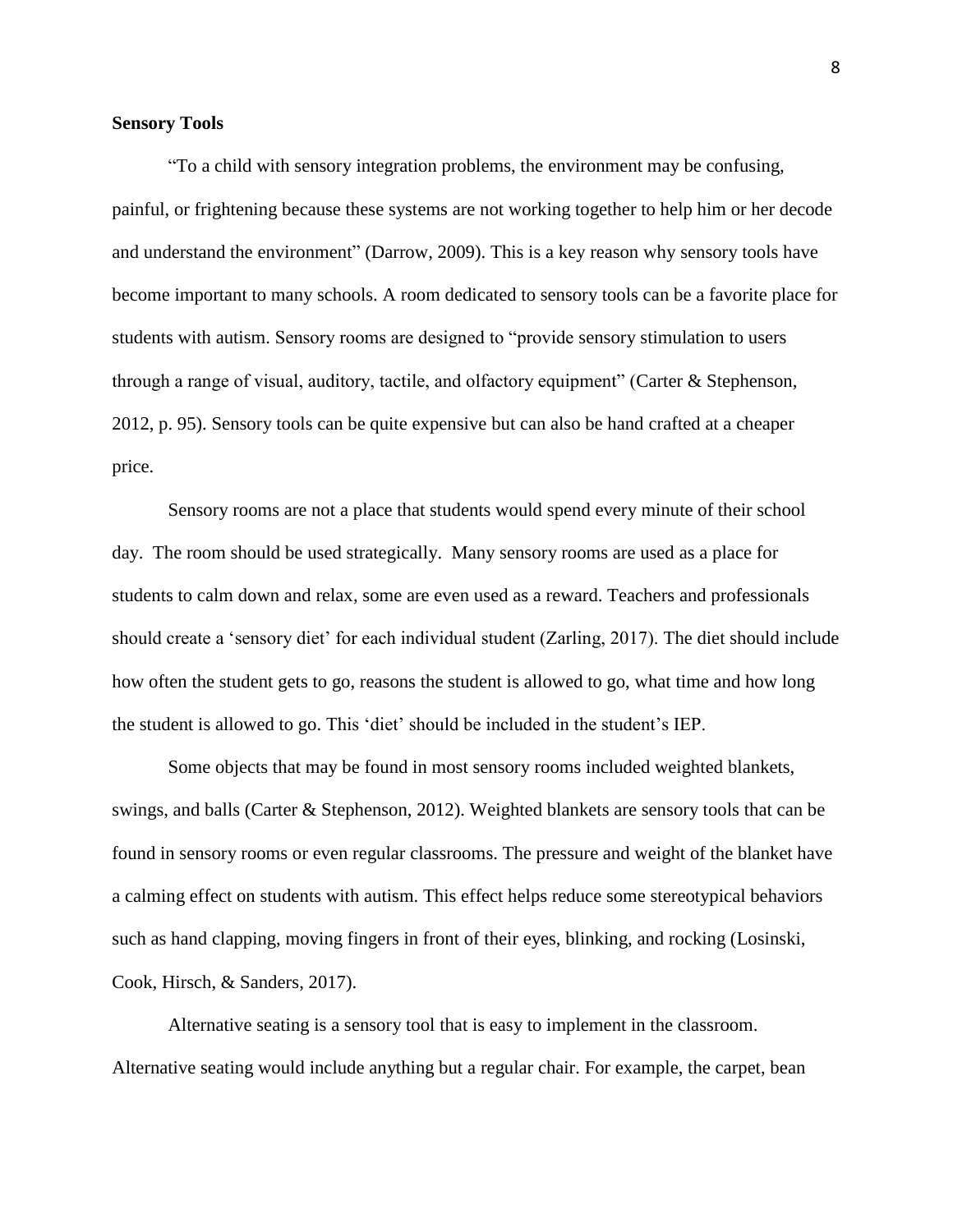bags, and rocking chairs are all alternative seating options. Alternative seating plays a role in academic success as well. This is because alternative seating allows students to fidget and move their legs while still being at their desk and either paying attention to the teacher or doing their work.

Fidget tools are another sensory tool that is easily implemented into the classroom. Fidget tools have been accused of being distractions. If they not used correctly, they will become distractions. Teachers must use and monitor these tools throughout the day. A bonus aspect of these tools is that every student can use them. No one has to feel singled out or different. Examples of fidget tools are fidget cubes, fidget spinners, Slinkies, and Rubik's cubes. "These prescribed therapeutic items generally do not require visual attention and can simply be manipulated with the hands to provide organizing tactile input and an outlet for undisruptive small movement" (Biel, 2017, p. 12). These little tools can redirect students' physical and emotional energy, directly influencing their attention span and academic performance.

Something as simple as a stuffed animal can be considered a sensory tool. Not only are these tools soft and cuddly but they can also be great learning buddies and venting partners. Teachers at Fayetteville-Manlius Elementary School, in New York, have partnered with researchers from Boston Children's Hospital to get Bluebee Pals, cuddly characters to be used as an assistive technology tool to enhance speech therapy and special education instruction, (PR Newswire, 2018) for their students with autism. The teachers found their students were captivated by the Bluebee Pals. The cuddly characters helped students follow instructions and helped teachers give instruction. (See Figure 1).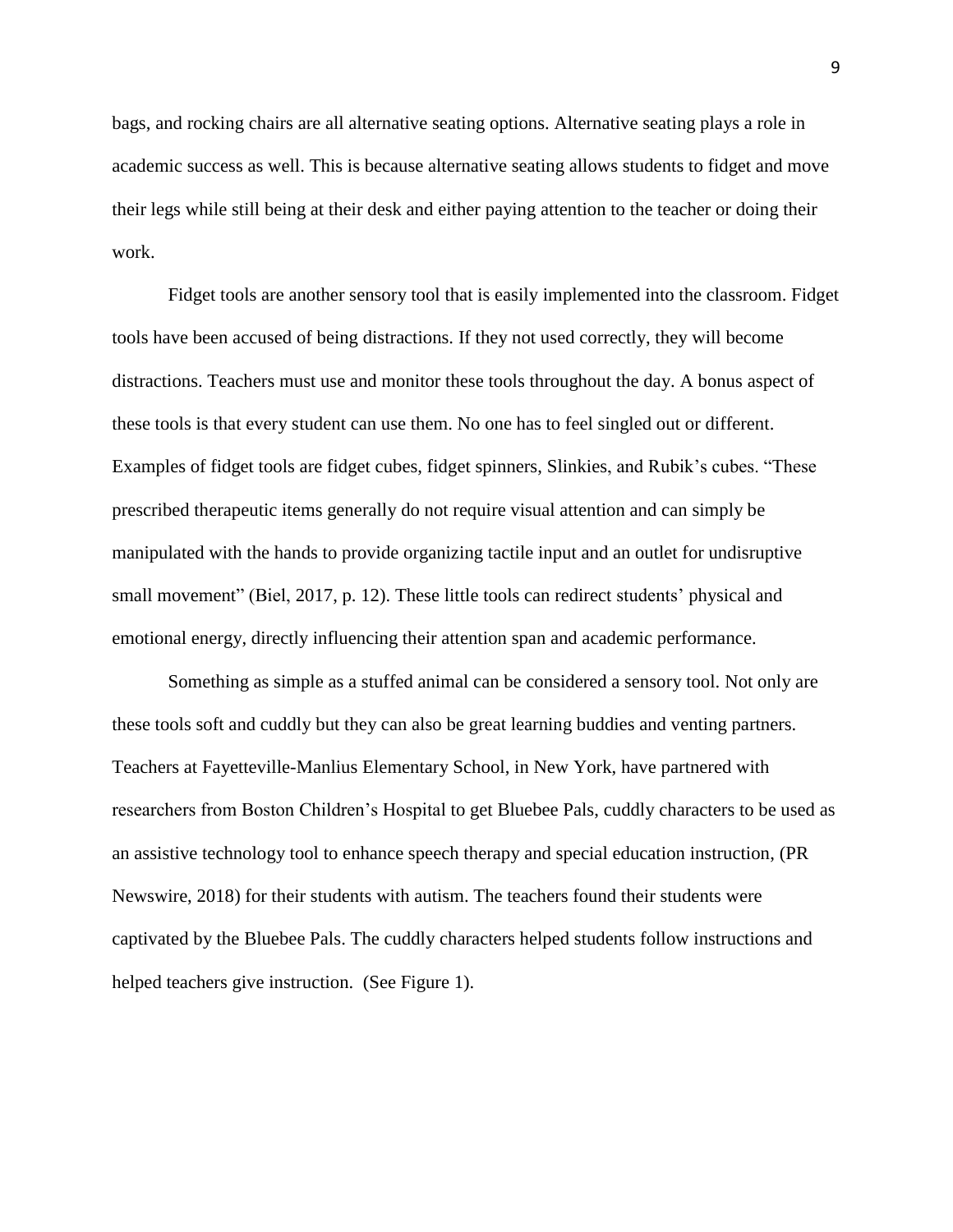

Figure 1. Sammy the Bear. Retrieved from https://www.bluebeepals.com/

When people think about sensory tools, they often think about tangible objects, forgetting about other senses such as hearing. "Many autistic children perform unusually well in musical areas in comparison with most other areas of their behavior, as well as in comparison with many normal children" (Brownell, 2002, p. 124). Music is a great sensory tool for the classroom as well. Calm softly-played music can soothe students and allow them to focus better on the task at hand. "Many autistic children respond more frequently and appropriately to music than to other auditory stimuli" (Brownell, 2002, p. 124). Music can be used in the classroom to highlight the abilities of students with autism rather than their disability, actively involve them in the subject matter, and develop their social relationships with peers (Darrow, 2009).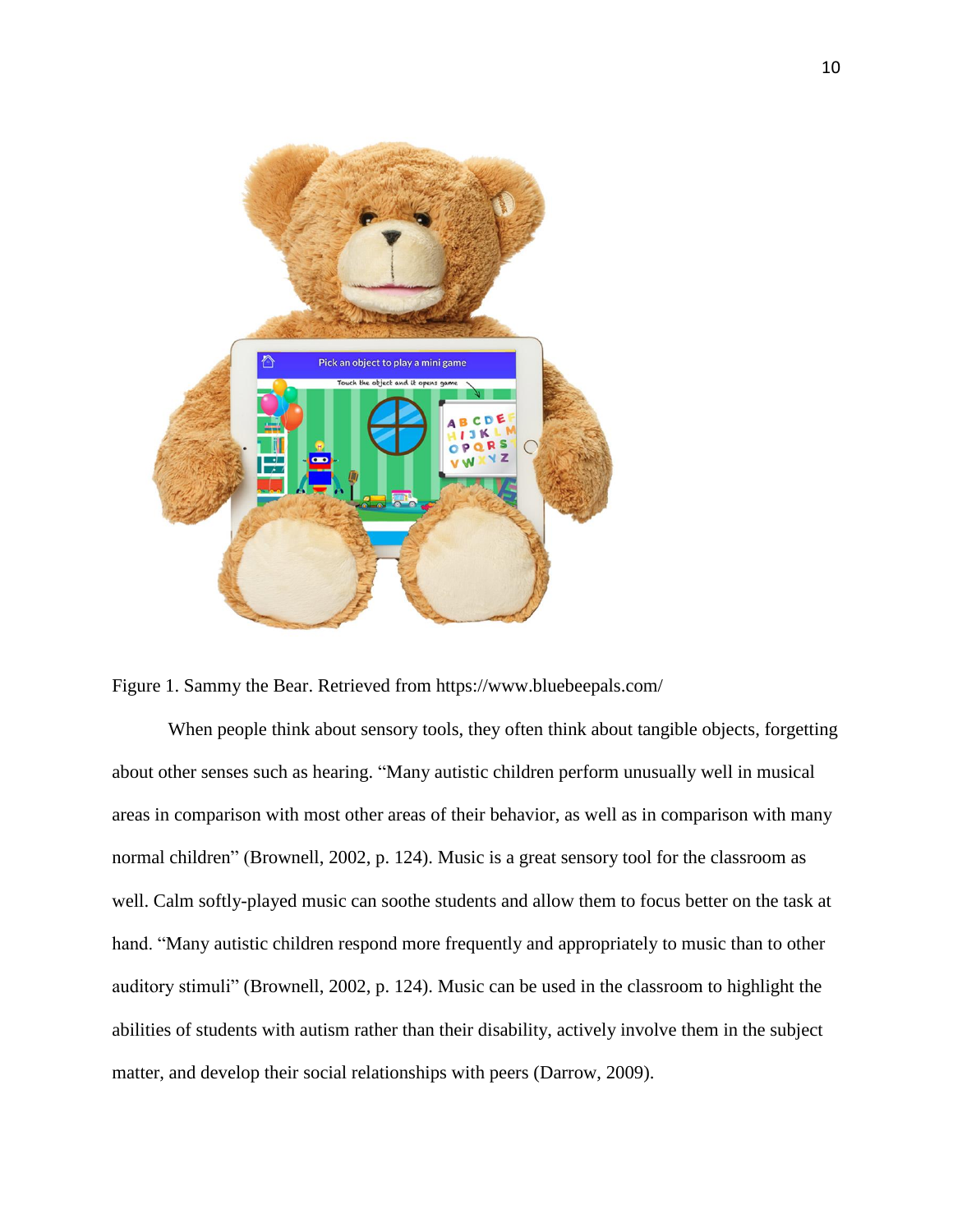## **Academics**

There have been several studies conducted in order to see if sensory integration has a direct impact on academics for students with autism. All of the different interventions have generated positive outcomes even though the techniques have been different.

Some interventions have been created to target specific educational disciplines. For example, students with autism specifically struggle in writing. Writers must be able to physically form letters, think about what they want to communicate, and understanding the social components of writing. Students with autism often lack fine motor skills, have difficulties with language, and have deficits in cognitive processes. (Asaro-Saddler, Arcidiacono, & Deyoe, 2017).

Researchers Asaro-Saddler, Arcidiacono, and Deyoe, collected data in two self-contained classrooms at an elementary school in the northeast United States twice a week for a sevenmonth period. They collected three types of data: reviews of student writing samples, teacher interviews, and classroom observations. The data was collected through field notes and transcribed audiotapes. The teachers, who have students with autism, identified ten different writing techniques they use on a regular basis with their students. These techniques engage all different senses. Not all of the techniques work for every student because each student has unique needs (Asaro-Saddler, Arcidiacono, & Deyoe, 2017). These techniques are used across the country.

Multisensory environments are "spaces designed to provide sensory stimulation to users through a range of visual, auditor, tactile, and olfactory equipment" (Carter & Stephenson, 2012, p. 95). Carter and Stephenson, conducted a study in New South Wales, Australia. They distributed a questionnaire to 50 government schools which served children with severe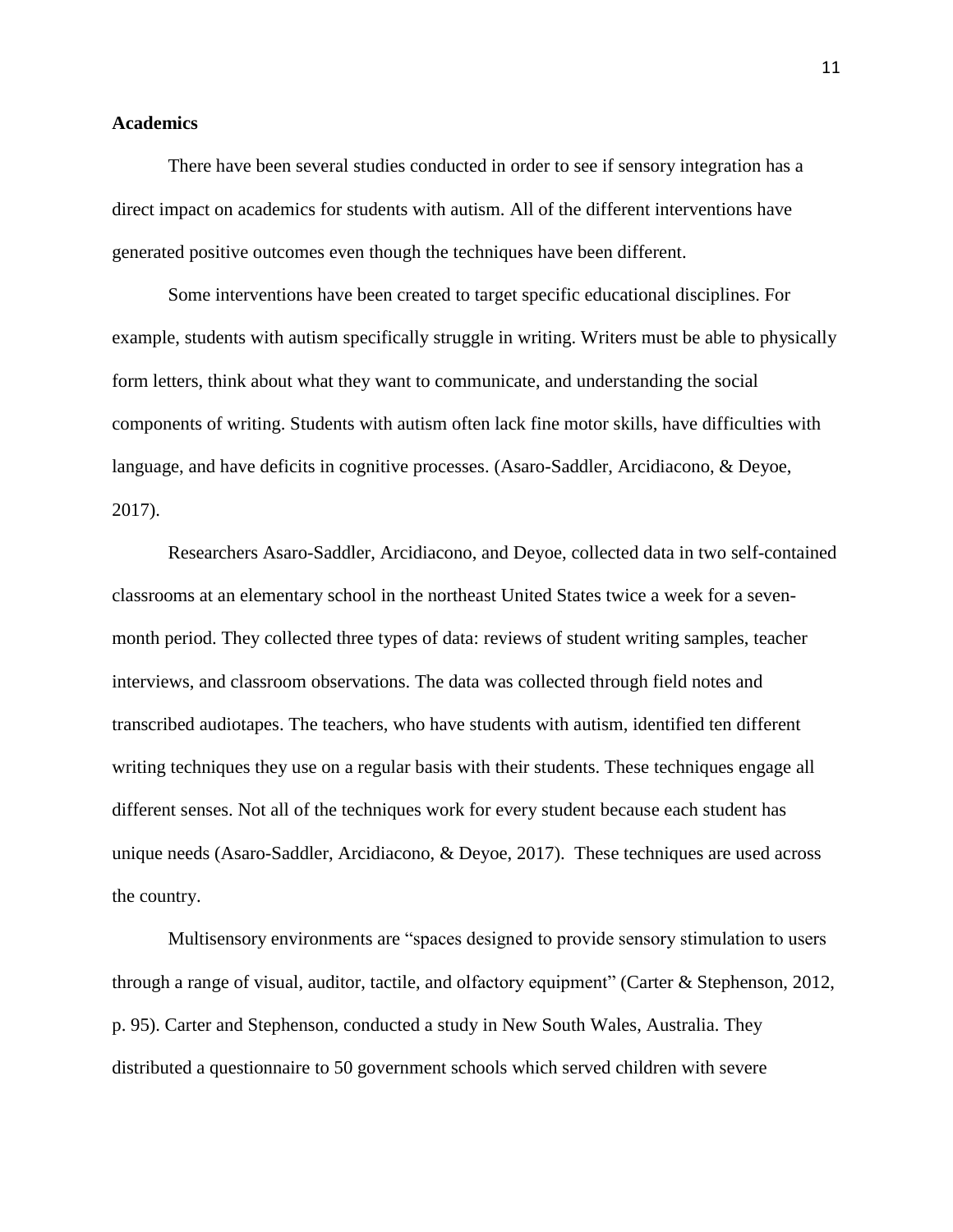intellectual disabilities. The first question asked whether that school had a multisensory environment for its students. If the answer was no, there was no need to continue with the questionnaire as the remaining nine questions asked for more specifics about the multisensory environment. They received answers from 36 schools, a 72% response rate, 19 of which said they did have a multisensory environment for their students (Carter & Stephenson, 2012). See Table 1 for how multisensory environments were used in the schools surveyed. Of the environments identified, there were 19 common responses. Ten of these responses had to do with teaching and instruction, four had to do with creating an enjoyable environment and providing a space for students to collect themselves, three involved assessment, and two involved creating a space for relationships to be built.

There is biological evidence to prove why many of these interventions work. The brain stem is very important in organizing auditory and visual processes. It also depends on the neocortex, a part of the brain used for sensory perception (Ayres, 1972), to work alongside it. "Disorders consistently observed in learning-disabled children that are suggestive of inadequate sensory integration in the brain stem are immature postural reactions, poor extraocular muscle control, poorly developed visual orientation to environmental space, difficulty in the processing of sound into percepts, and the tendency toward distractibility" (Ayres, 1972, p. 342). Sensory interventions provide stimulations that can be received in one of two ways: passively or in connection with a goal-directed activity (Ayres, 1972).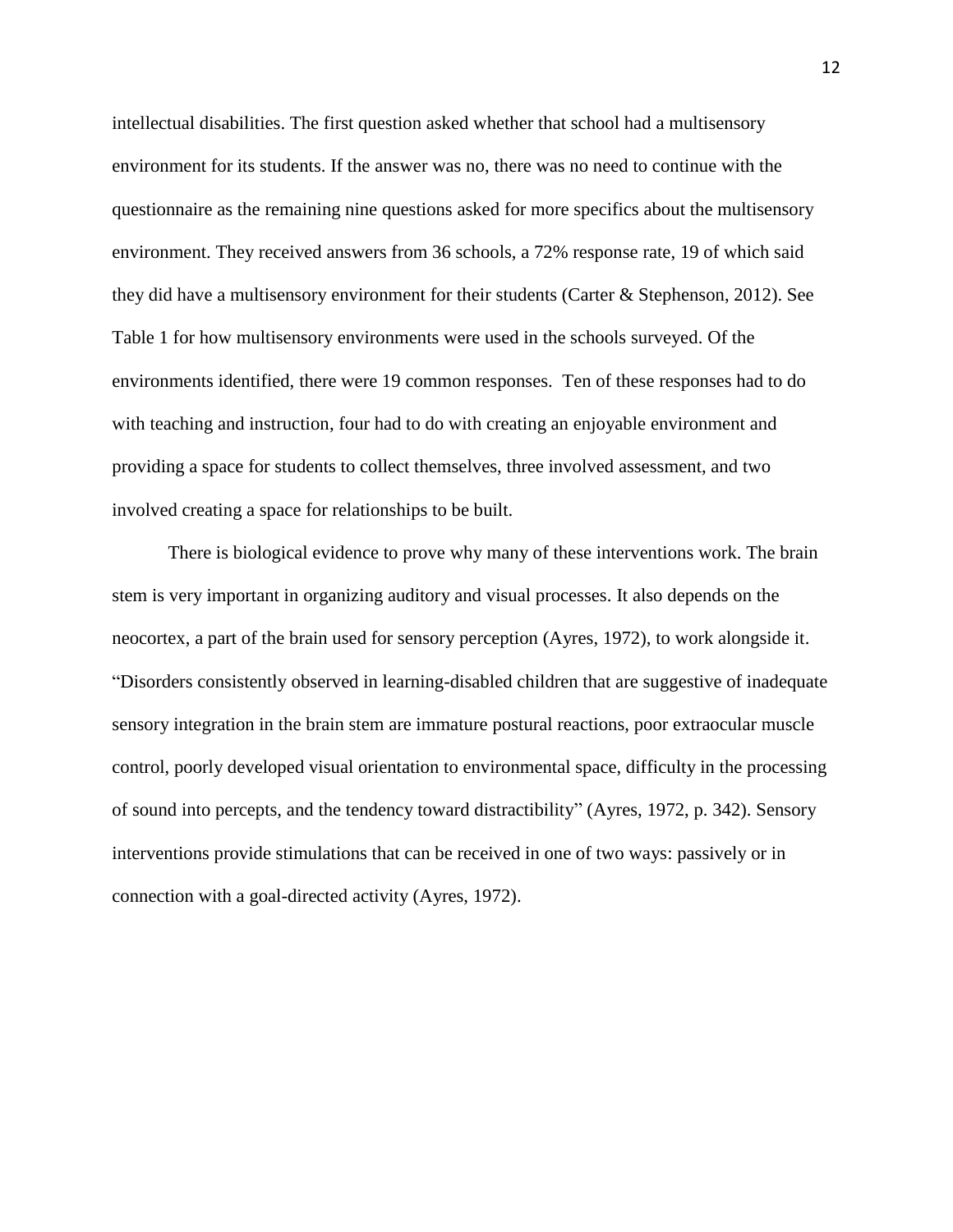## Table 1 – Percentage of Schools (N=19) Reporting Purpose for

## Use of Multisensory Environments

| Purpose                                                                         | Percentage |
|---------------------------------------------------------------------------------|------------|
| Provide students with an enjoyable experience                                   | 94.7       |
| Relax and calm students who are anxious                                         | 94.7       |
| As a passive leisure activity                                                   | 89.5       |
| Teach/practice communication skills, such as choice making                      | 89.5       |
| Provide students with a range of sensory experiences                            | 89.5       |
| Teach/practice cause/effect relationships                                       | 84.2       |
| Relax and calm students who are exiting challenging behavior                    | 78.9       |
| Provide students with opportunity to demonstrate awareness                      | 73.7       |
| Teach/practice use of switches to activate equipment                            | 68.4       |
| Encourage students to reach and grasp                                           | 68.4       |
| Teach/practice fine motor skills in using equipment                             | 63.2       |
| Teach/practice skills in self-direction by choosing equipment to use            | 63.2       |
| Teach/practice visual tracking                                                  | 57.9       |
| Provide students and staff with a setting in which they can build relationships | 52.6       |
| Teach appropriate use of equipment (e.g., without throwing or mouthing)         | 52.6       |
| Teach/practice other visual skills                                              | 47.4       |
| Assessment of cognitive skills                                                  | 31.6       |
| Assessment of motor skills                                                      | 31.6       |
| Assessment of vision and/or hearing                                             | 21.1       |
| Other                                                                           | 15.8       |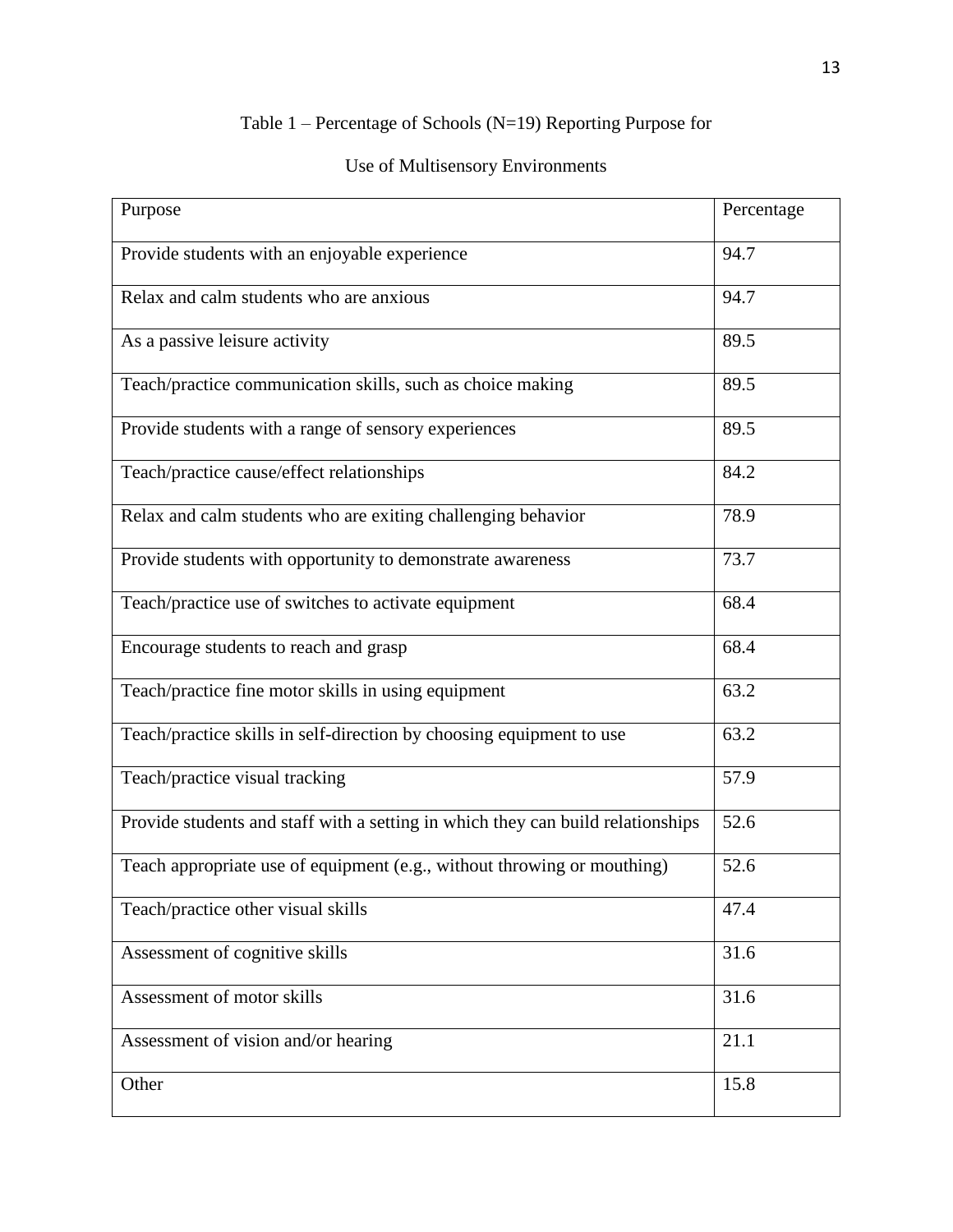## **Communication**

Students with autism have poor social skills (Lerna, Esposito, Conson, Russo, & Massagli, 2012). Seeing and understanding social cues is really difficult for them. Reading facial expressions is particularly difficult. Of all the emotions conveyed with facial expressions, happiness is the easiest for these students to decode. Negative feelings are very hard for students with autism to understand (Girli & Dogmaz, 2018). This is probably because these students only really look at the mouth region of the face. They do not consider the upper face region, including the eyes.

"Sensory regulation significantly impacts the ability of a person with ASD to be socially engaged, attend to the most salient aspects of an interaction, and to appropriately regulate emotions and behavior, all of which directly affects social communication" (Preis & McKenna, 2014, p. 476). Sensory integration is individually designed and regulated. Many studies have shown that there is a significant statistical difference after sensory integration has been implemented in regard to increased spontaneity, complexity of utterance, and engagement.

The Picture Exchange Communication System (PECS) has been created for nonverbal students with autism, to help them communicate. There are six phases to PECS and each phase should be well-understood, if not mastered, before moving on to the next phase. Phases one and two teach the students to exchange pictures for desired items and activities. Phase three is when students learn to discriminate between preferred and non-preferred pictures. In phase four students are taught to make requests using complete sentences. Phase five teaches students how to ask and answer questions. Phase six teaches students to make a variety of comments (Lerna, Esposito, Conson, Russo, & Massagil, 2012). Students ages one to eleven have shown the most social gains from using PECS than other age groups (Simpson, 2011).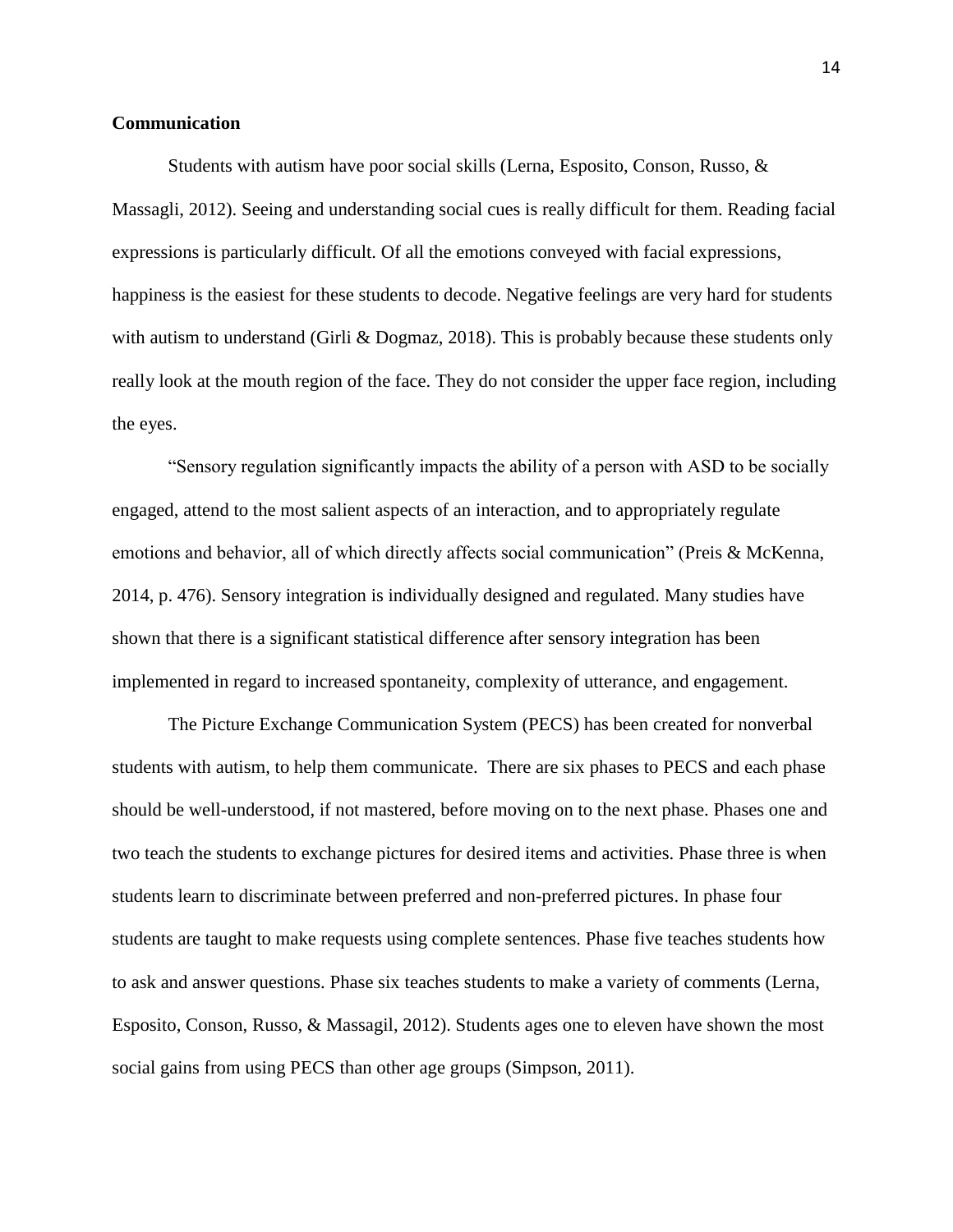"Augmentative and alternative communication intervention can benefit individuals with developmental disabilities who have significant speech and language impairments by enhancing their communicative competence and facilitating the development of language skills" (Millar, Light, & Scholosser, 2006, p. 248). Augmentative and alternative communication interventions are devices such as Frenchay Alphabet Board (FAB) and The MegaBee Assisted Communication and Writing Tablet. There are two key reasons why these devices are beneficial: First, "they may reduce the pressure on the individual for speech production, thereby reducing stress and indirectly facilitating speech" (Millar, Light, & Scholosser, 2006, p. 249) and second, "they allow individuals with significant speech impairments to bypass the motor and cognitive demands of speech production and focus on the goal of communication instead; after they establish basic communication and language skills, they may then be better able to reallocate resources to improve their speech productions" (Millar, Light, & Scholosser, 2006, p. 249). **Behavior**

"Effective classroom management is dependent on several factors, including classroom rules that establish behavioral expectations designed to prevent inappropriate behaviors while enhancing the classroom climate and desired behavior" (Aspiranti, Bebech, Ruffo, & Skinner, 2018, p.143). The color wheel system is an evidence-based classroom management system that has been used to decrease inappropriate behaviors and increase on-task behaviors in general education elementary classrooms. It uses multiple sets of classroom rules (green rules, yellow rules, and red rules) designed to provide specific behavioral expectations for different classroom activities using colored rules allows student with autism to remember the rules. Figure 2 shows an example of a color wheel that could be used in a classroom.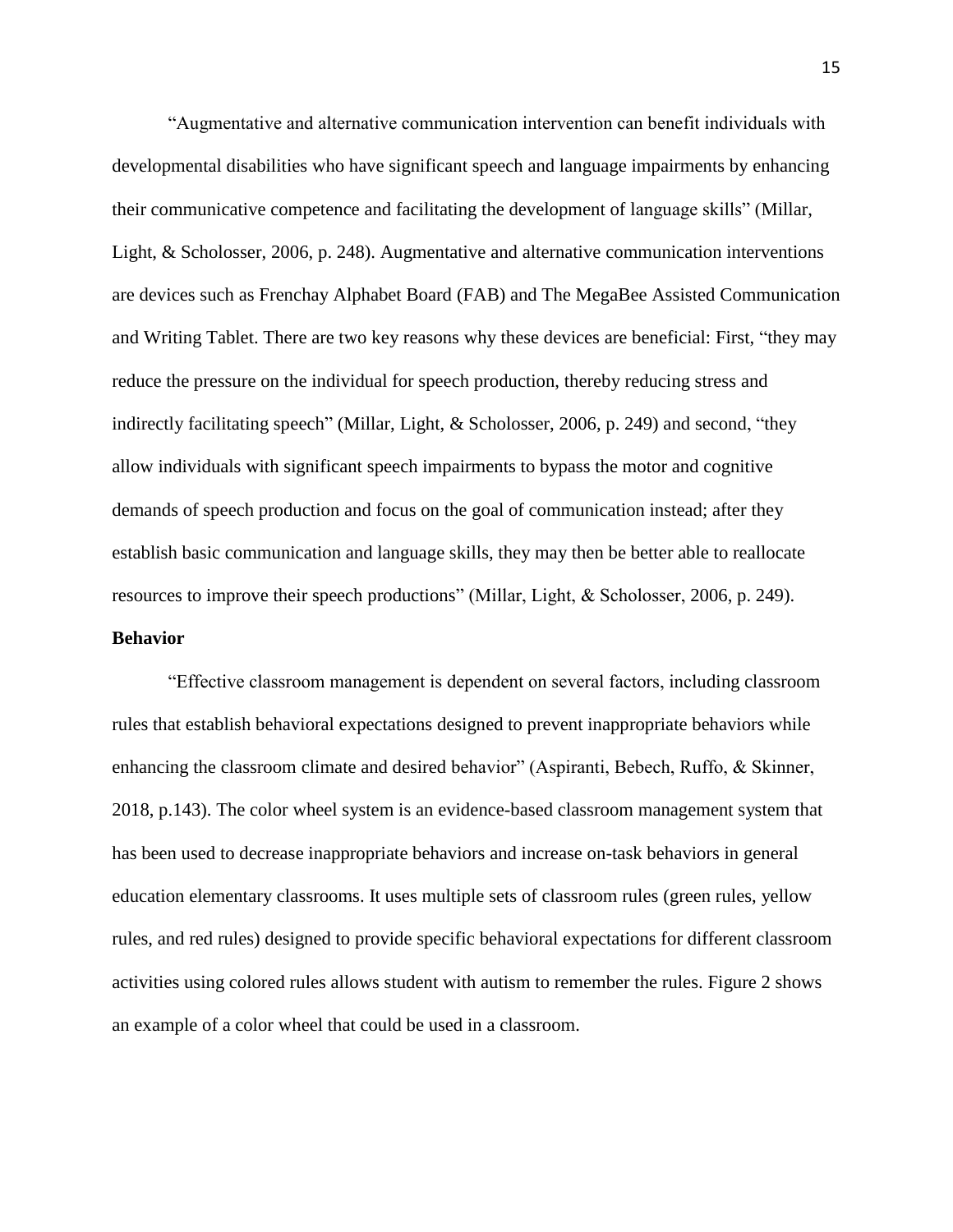

Figure 2. The Color Wheel. Retrieved from https://spedellreadingstrategies.weebly.com/color wheel.html.

It also allows teachers to remind students of the rules and implement them more quickly. This wheel can be created and used for every content area (i.e. math, reading, physical education, music, etc.) (Weebly, 2015). This system has seen success in reducing disruptive behaviors in many self-contained classrooms (Aspiranti, Bebech, Ruffo, & Skinner, 2018)

Self-contained classrooms can be very beneficial for students with autism. Students must be in an environment in which they can be engaged in thoughtful activities, using a curriculum that has been individually created that has adequate communication supports. All of this should take place in a classroom that is not distracting. Self-contained classrooms are often equipped with many sensory tools to prevent or shorten negative behavioral outbursts.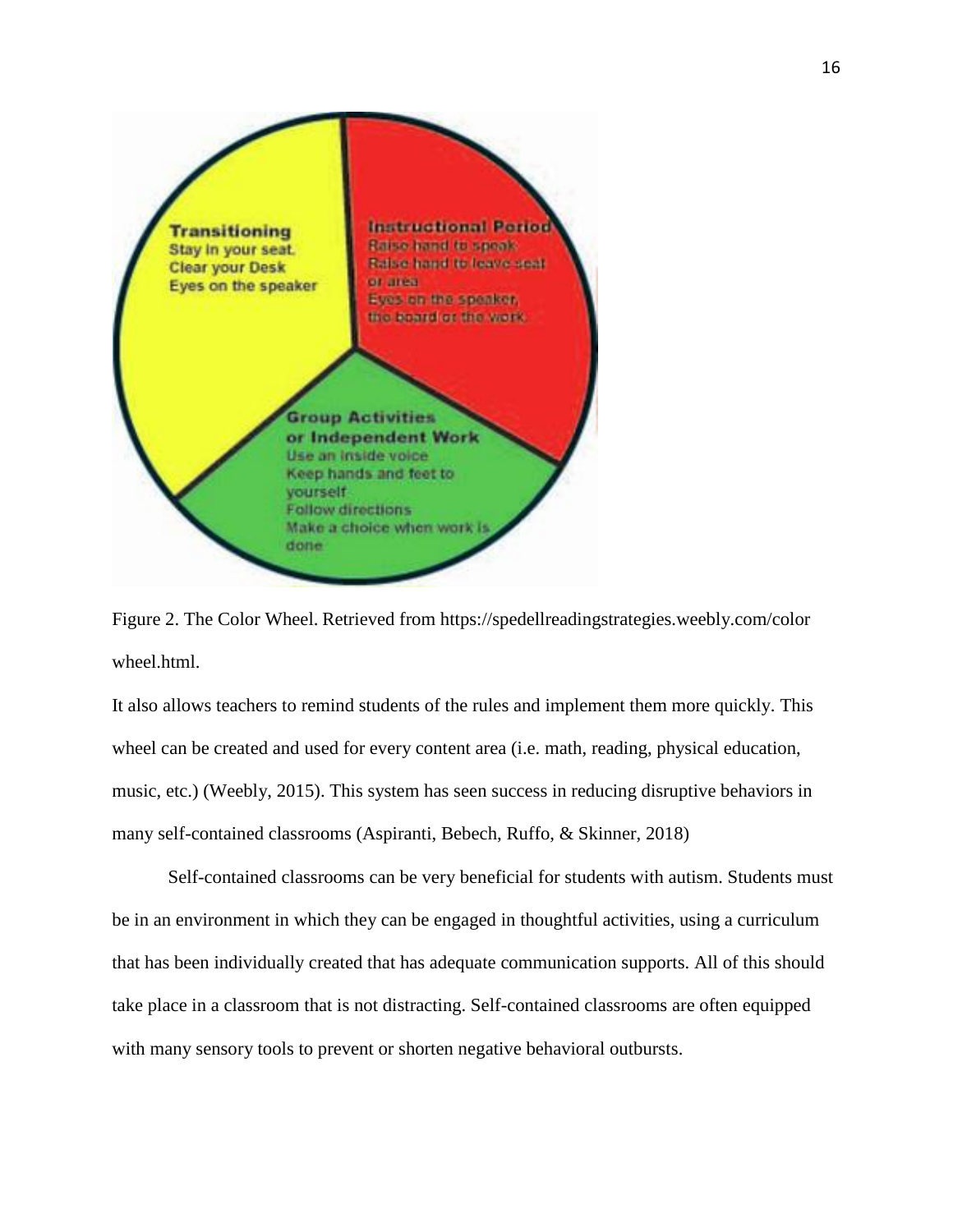Many self-contained classrooms use some kind of behavior management system. "With an education edifice in desperate need of structure and organization, educators should use behavior management systems that can help them prevent undesired behaviors by maintaining and complimenting desired behaviors in a positive and effective way" (Garcia & Hoang, 2015). A popular system is called the token economy system. A "token [economy] system involves the use of the rules for earning and/or losing tokens" (Klimas & McLaughlin, 2007). These tokens can then be traded for a desired reward such as a sensory item, food, or activity. During a study in a kindergarten self-contained classroom, it was found that there was a "decrease in the amount of time required to complete an assignment, an increase in assignment completion, and a decline in the frequency of inappropriate classroom behaviors" (Klimas & McLaughlin, 2007). Class Dojo is another behavior management system. Class Dojo is a free app that "helps teachers record and track their students' behaviors in real time, while also giving the students and their parents' instant feedback" (Garcia & Hoang, 2015). In the Class Dojo system, every student is assigned a self-designed avatar. The students' avatars earn points throughout the day, or week. These points can be earned for doing things such as completing a task, helping a friend, or setting a good example. Students can also lose points for actions such as calling out, being disrespectful, and disobeying classroom rules. Teachers use these points in different ways, that is the beauty of Class Dojo. A lot of teachers use the points as a form of currency. Students can trade their points in and buy items from a classroom store or treasure box. This system is especially effective in elementary schools and self-contained classrooms as students want to do well and please their authority figures.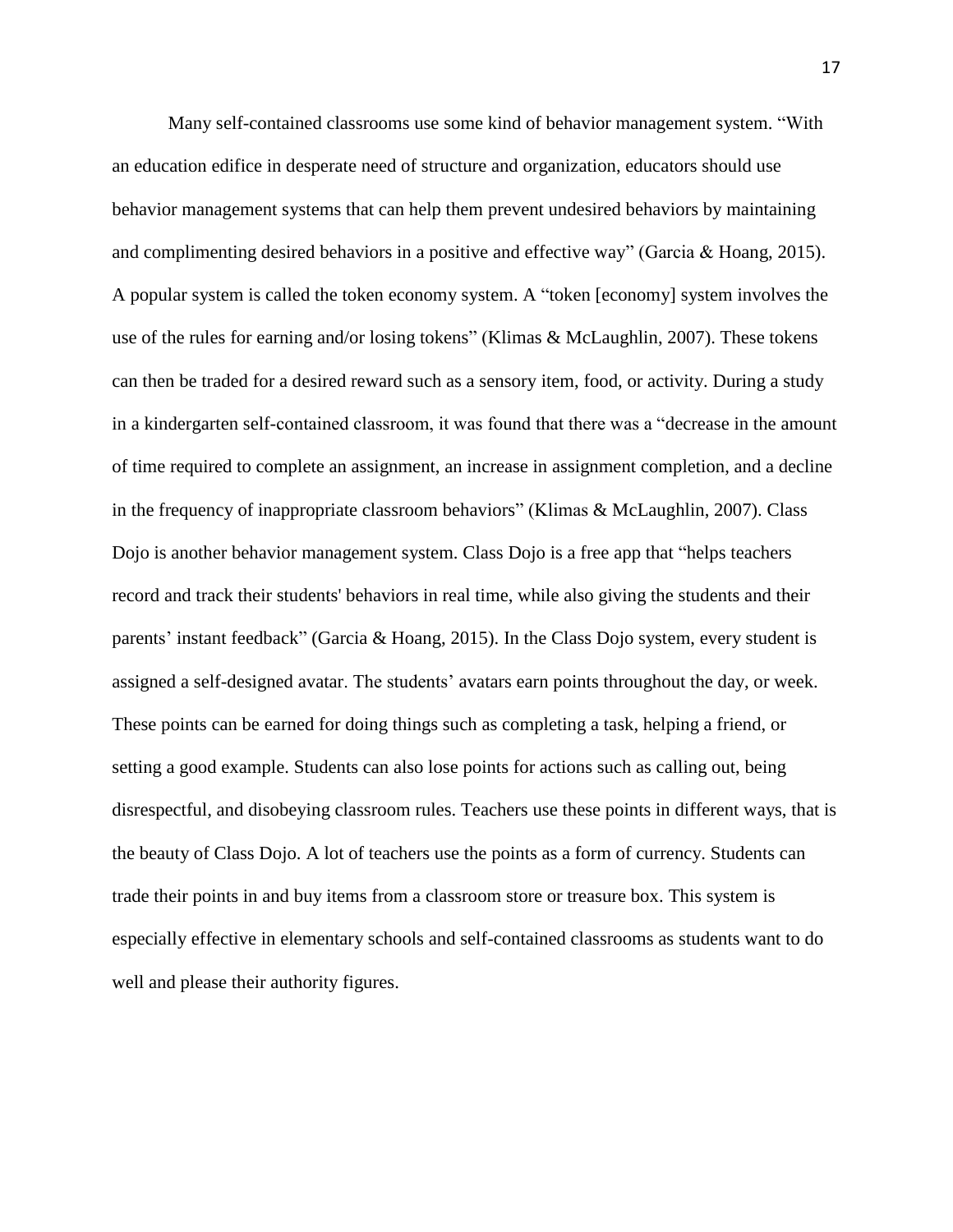## **Conclusion**

As a result of this literature review, I have built upon my knowledge of both autism and sensory tools. Students with autism can be identified early in life. Every student with autism is so different because there is such a broad spectrum. Recently research has been conducted on how sensory tools can help students with autism in the classroom setting. Sensory tools can be many different shapes and sizes, with just as many different functions. These tools have been shown to help students pay attention in class and perform better on standardized tests. They also have been shown to help reduce the number of behavioral and emotional student outbursts. Additionally, sensory tools can even foster communication.

There is need for research in the general area of sensory tools and their effects on students with autism. This research needs to be performed to better equip teachers, specialists, and parents, with tools and strategies, to help students with autism succeed in the classroom. Implementing sensory tools into instruction can produce positive results in academics, communication skills, behavior management and emotional management.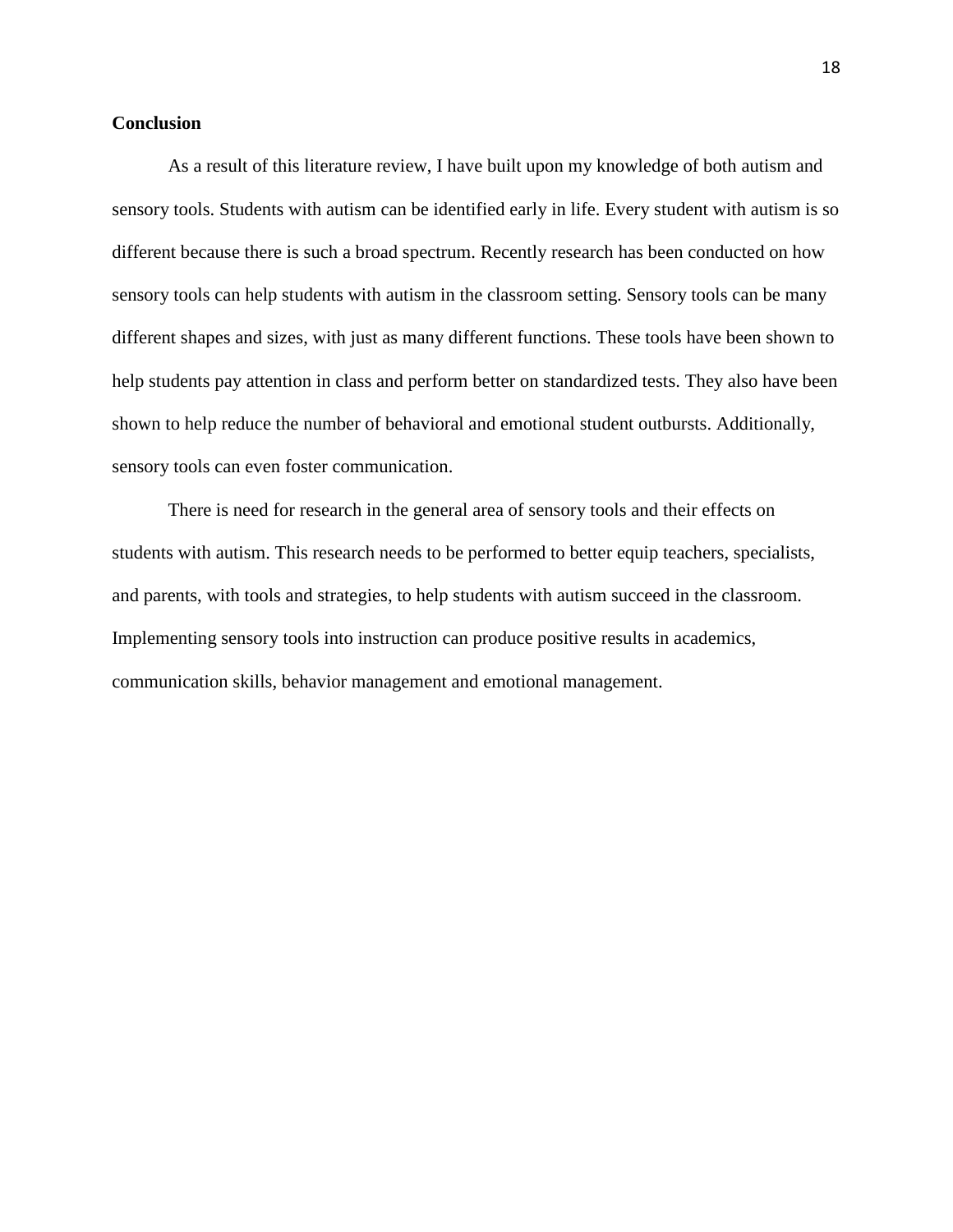#### **Methodology**

The methodology for this thesis involved administering surveys to teachers of selfcontained classrooms at Pathways School of Excellence.

The teachers at Pathways were chosen because they work with students with autism every day. Of the five teachers, one teaches only middle school students while the other four are teaching classes that have both middle and high school students. The classes at Pathways are created based on ability, not grade level.

The surveys were conducted to gather information on how frequently sensory tools are used in the classroom, the tools' pros and cons, and the tools' specific effects on students with autism regarding academics, communication, behavior, and emotional management. The surveys consisted of five specific questions (see Appendix A) which enabled the teachers to express their opinions, views, and thought processes about their practices.

The teachers were contacted through email (see Appendix B). The surveys were attached, as a link, to the consent forms on the initial email (see Appendix C). For the purposes of this study and to maintain confidentiality, the teachers who responded are referred to as Teacher 1, Teacher 2, Teacher 3, and Teacher 4 throughout the paper.

The questions on the survey were formulated as a result of the information gathered from various works of scholarly literature regarding autism, sensory tools, and the effects of sensory tools on students. The questions were created to identify if, how, and why sensory tools are used in the classrooms of those teachers who were surveyed.

The surveys were created strategically. They were short enough to be able to be completed in a planning period, but also long enough to gather adequate information. The teachers' responses are summarized in the Data Analysis chapter.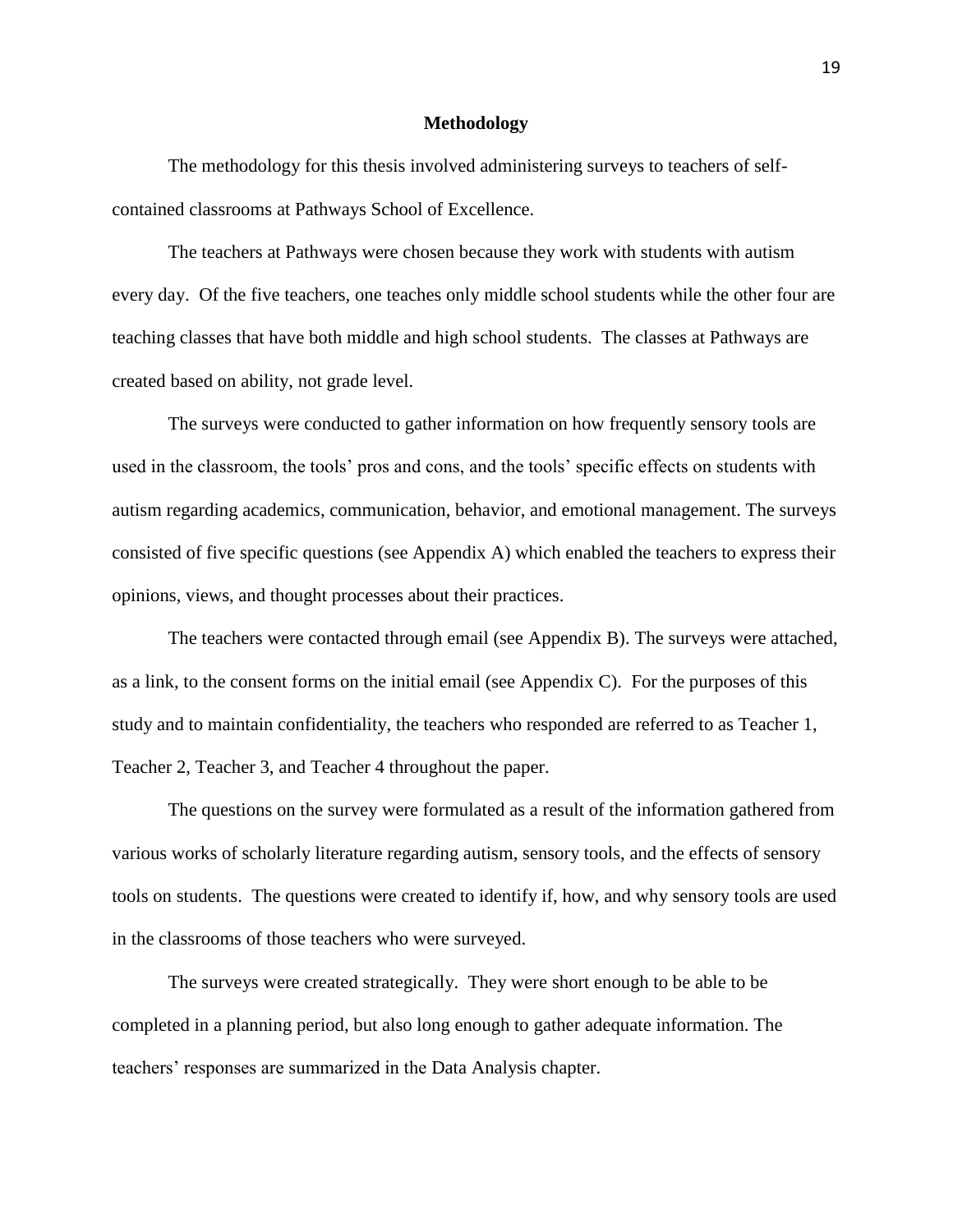## **Data Analysis**

The survey was collected from the teachers at Pathways School of Excellence via Google Forms. Google Forms was set for anonymous responses, to protect the identity of the respondents. Of the five teachers contacted, four responded for an 80% response rate. The teachers will be referred to as Teacher 1, Teacher 2, Teacher 3, and Teacher 4. All six questions were open ended and required written responses.

## **Question One**

The teachers were asked what challenges their students with autism face in their classroom (Table 2).

|                          | Teacher 1 | Teacher 2 | Teacher 3 | Teacher 4 |
|--------------------------|-----------|-----------|-----------|-----------|
| Academics                | Yes       | Yes       | Yes       | Yes       |
| Communication            | Yes       | Yes       | Yes       | Yes       |
| Behavioral<br>Management | Yes       | Yes       | No        | Yes       |
| Emotional<br>Management  | Yes       | Yes       | Yes       | Yes       |

Table 2 - Challenges Students Face

Teacher 1 specifically stated that his/her students lack the ability to regulate their emotions when they are upset. Also, their comprehension skills are not adequate or on grade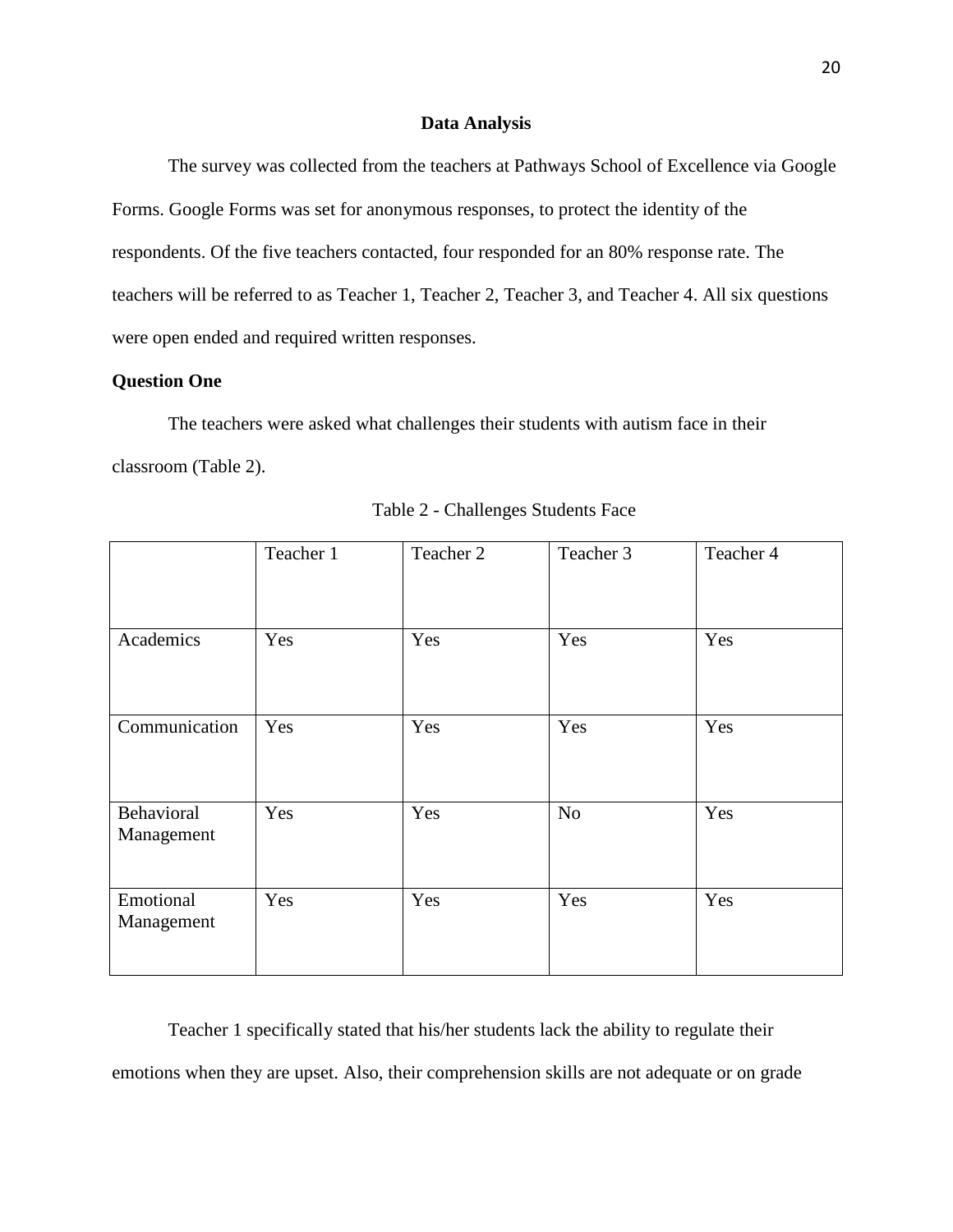level which hinders their ability to succeed in the classroom. Teacher 2 noted that half of his/her students are nonverbal which makes communication difficult and also frustrating. Behavior becomes communication when students cannot verbally communicate. Therefore, the inability to communicate can lead to very aggressive behavior. Teacher 3 stated that the struggles students face is on a very individualized basis. Every student is different and every student with autism is different. Just because they have the same disorder does not mean they have the same functioning abilities. Teacher 3 listed a few generic examples of struggles his/her students have: cognitive processing delays, sensory perception issues, social deficits, expression challenges, and motor skill challenges. Teacher 4 noted that all of his/her students are nonverbal. Not only do these students lack the ability to communicate effectively but they also struggle to determine right from wrong and have very short attention spans. These three factors contribute to their frustration and ultimately their behavioral issues.

## **Question Two**

The teachers were asked how they used sensory tools in their classroom for academics. Some teachers use sensory tools for direct instruction, individual activities or short brain breaks. Table 3 shows sensory tools that the teachers stated they use in their classroom for academics.

| <b>Teacher 1</b>              | <b>Teacher 2</b> | <b>Teacher 3</b>   | <b>Teacher 4</b> |
|-------------------------------|------------------|--------------------|------------------|
|                               |                  |                    |                  |
| Music                         | None used        | Headphones         | Sensory room     |
| Play-Doh                      |                  | Pencil toppers     | Latches          |
| Goo-bags*                     |                  | Weighted vests     | Knobs            |
| *A Ziploc bag                 |                  | Fidgets            | <b>Zippers</b>   |
| containing a goo<br>substance |                  | Flexible seating   | Disco lights     |
|                               |                  | Emotion putty**    | Music            |
|                               |                  | **Color-changing   |                  |
|                               |                  | and metallic putty |                  |

Table 3 – Sensory Tools Used for Academics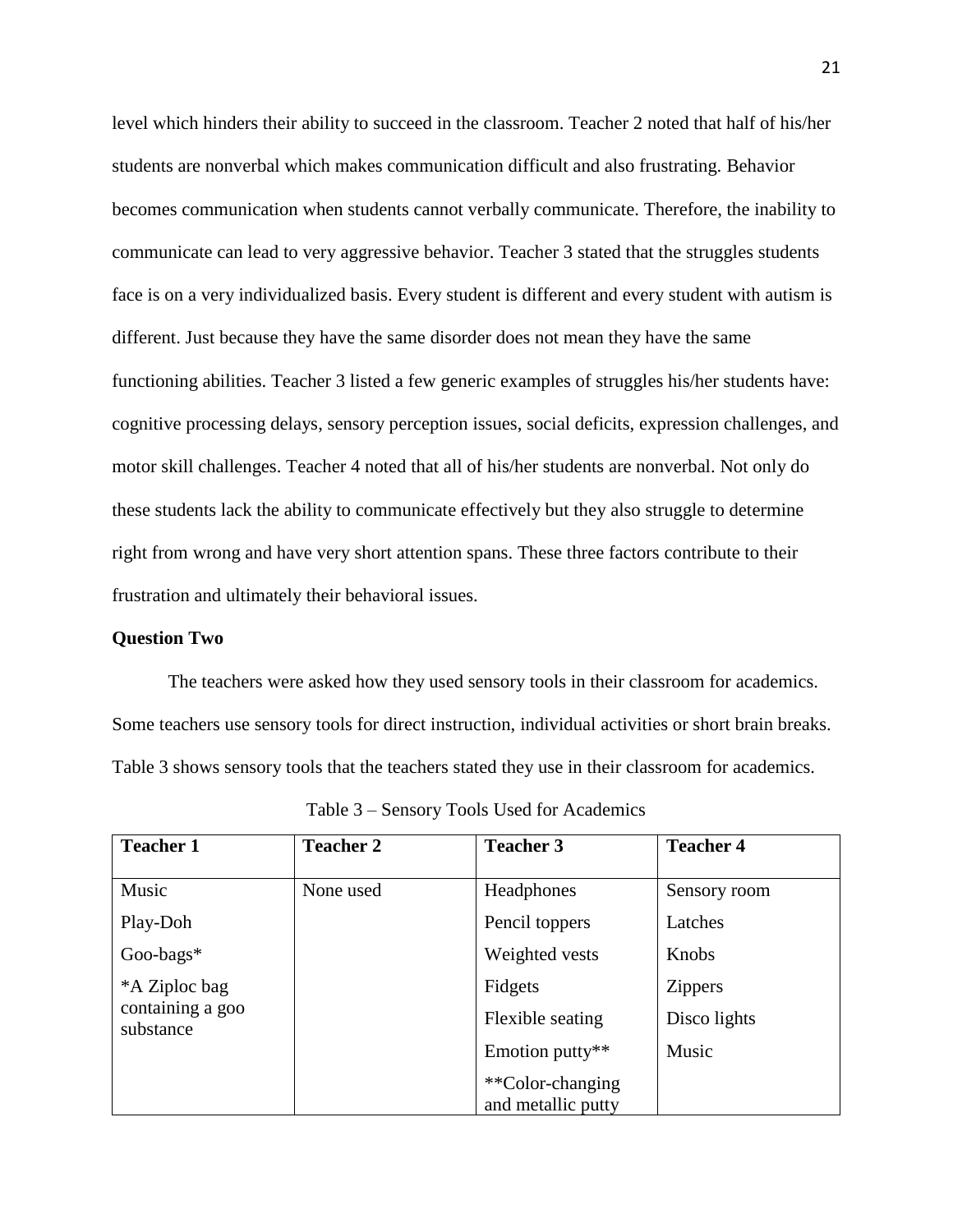Teacher 1 explained that he/she uses sensory tools in academics to help students maintain focus, regulate appropriate emotions, and communicate questions and answers with teachers and peers. Some sensory tools, such as goo-bags and Play-Doh, provide exciting ways to practice academic skills such as spelling. For spelling, the students would build the letters of Play-Doh or draw them in the goo-bags. Teacher 1 also explained that music is a constant tool in the classroom. It is used to aid focus and improve comprehension. Teacher 2 stated that he/she does not use sensory tools during academic time. In his/her classroom, sensory tools are used as brain breaks for students. Teacher 3 stated that he/she uses sensory tools frequently during academics. They are used to engage the students' attention cognitively and physically by stimulating their senses. Teacher 4 states that he/she utilizes the school's sensory room for brain breaks. Also, he/she has a sensory wall, a wall with various sensory tools on or attached, for students to be able to use at any time. Teacher 4 also mentioned that sensory tools are most often used during centers in small group or individual activities. In general, sensory tools are used during academic time in order to keep students stimulated and engaged in the activity at hand.

#### **Question Three**

The teachers were asked how they used sensory tools in their classroom for communication purposes. Some teachers have their students use the tools more directly than others. Teacher 1 explained that in his/her class they use plush monsters, a type of toy, to act out the reason they are mad or frustrated. These plush monsters can also be used to explain a disagreement between two classmates and how they can solve the issue. Teacher 2 uses sensory tools to foster communication. Teacher 2 wants the students to ask for specific tools. Teacher 3 uses a Picture Exchange Communication System (PECS) and voice output technology such as TouchChat, which is an online version of PECS that can speak for students. He/she always wants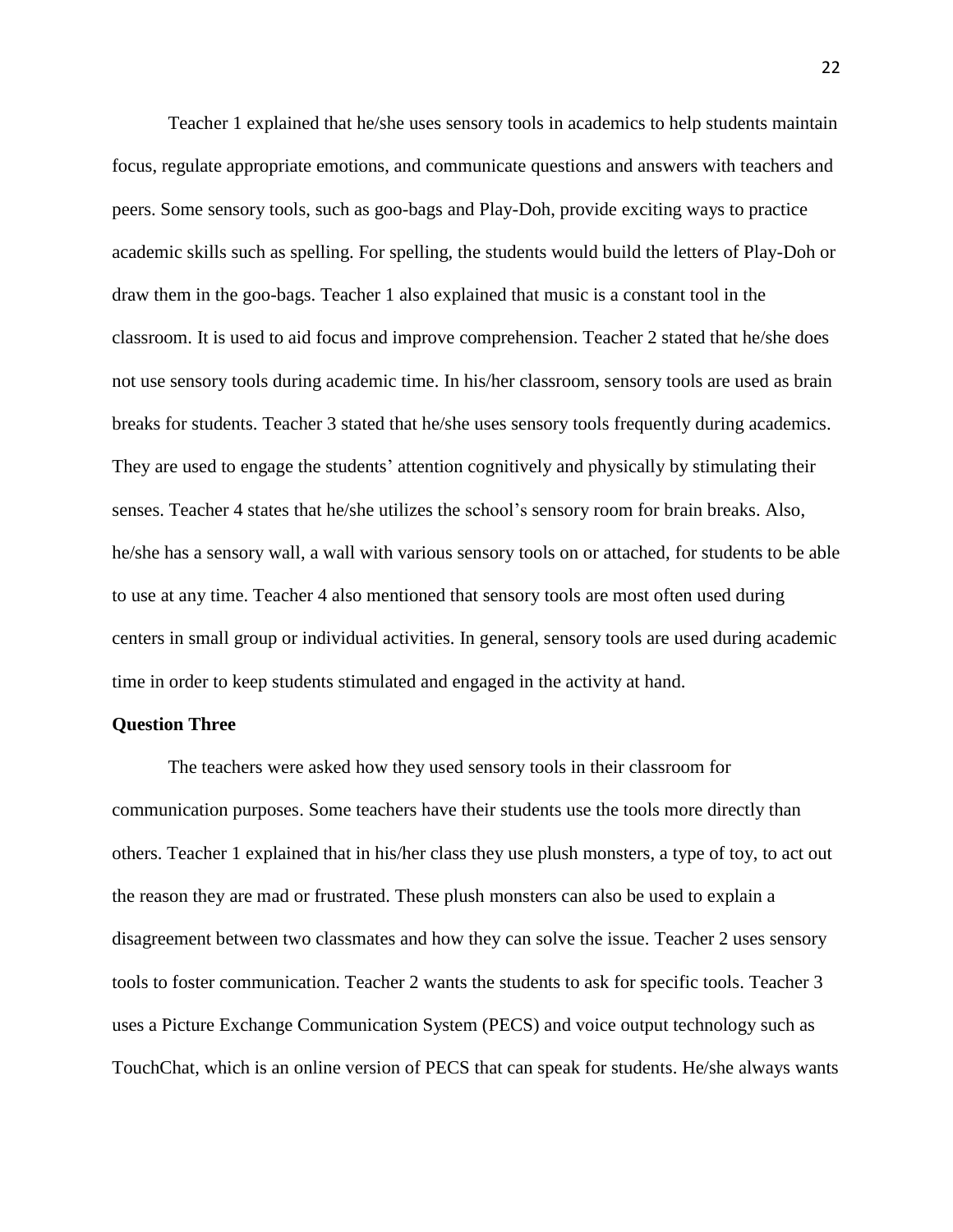interactions to be positive and productive. It is important to be patient, persistent, sincere, affectionate, and respectful when students are trying to communicate. Teacher 3 says it is important to ignore irritating and attention-seeking behaviors. Since students want and need attention. Thus, condemning bad behaviors gives them attention and they do not mind that it is negative. But the attention reinforces the negative behavior, so it is more beneficial to ignore the behavior. He/she also mentioned that it is important to physically interact with students, especially when they are using sensory tools in regard to communication. Teacher 4 stated that he/she does not typically use sensory tools for communication in the classroom.

#### **Question Four**

The teacher were asked how they use sensory tools in their classroom for behavior and emotional management. All four teachers use sensory tools when students are in a heightened state, beginning to get really upset. Teacher 1 says the most productive tools in his/her classroom for behavioral and emotional management are pillows, soft blankets, swivel chairs, plush toys, and music. Every student has their preference, but the goal of every tool is the same, to calm the students' minds and bodies. Two of the four teachers, Teacher 2 and Teacher 3, try to use the tools proactively to reduce the number of breakdowns students have in a day. According to Teacher 2, sensory tools are used more intentionally when he/she can see that a student is becoming heightened. The only time that sensory tools are not used when a student becomes heightened is when the student is exhibiting these behaviors to escape doing an activity that he/she must do, such as reading. Teacher 3 provides his/her students with a therapeutic space in the classroom that contains multiple sensory tools. Students have the opportunity to go to that space and retrieve whatever tool they need in order to calm down so that he/she is better prepared for learning and able to more positively interact with others. Teacher 4 offers the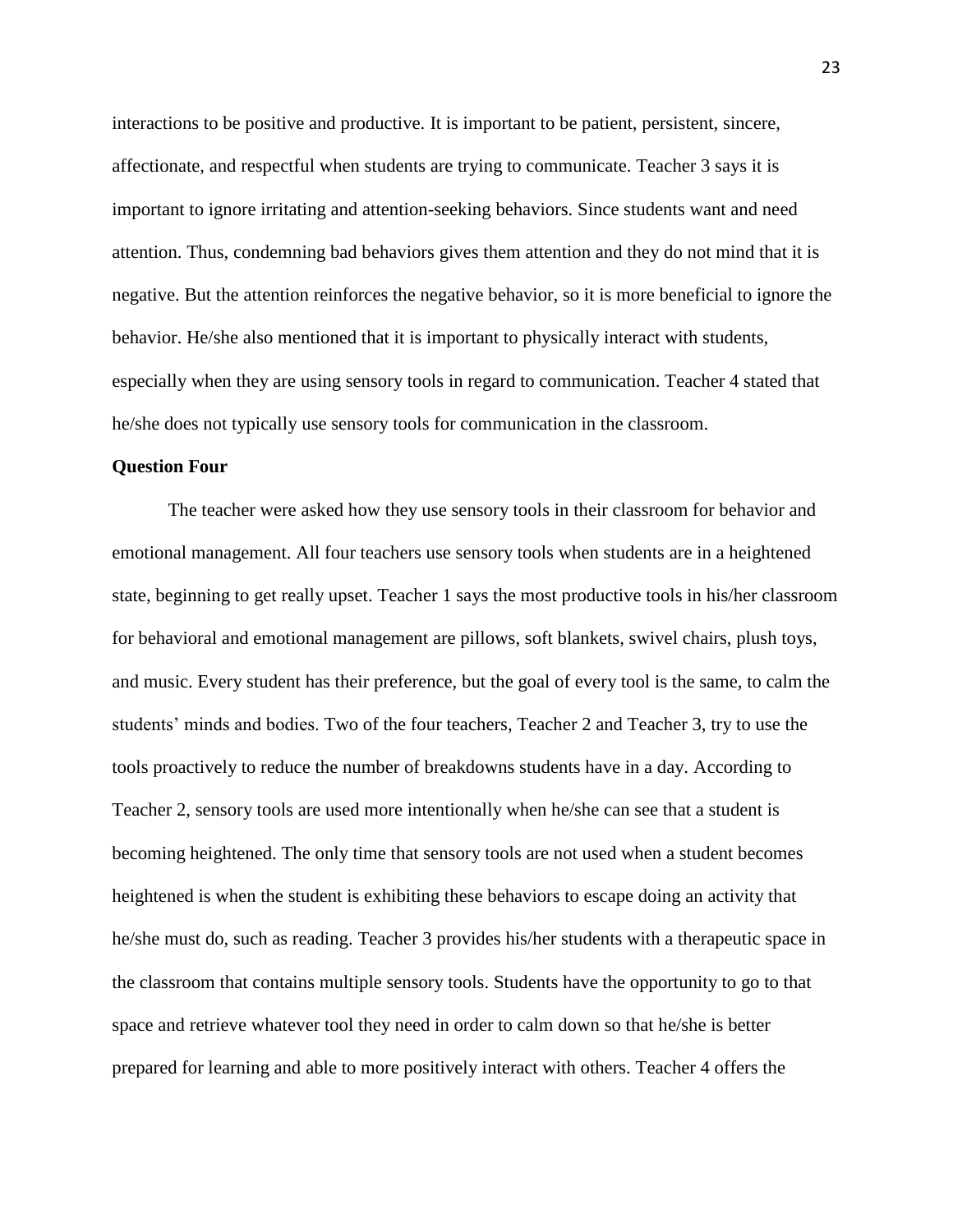school's sensory room as a place where students can go if they are in need of a "time-out." The sensory room contains lights, flexible seats, calming music, and other fidget tools the students can use. Students in his/her class are often working for rewards, by exhibiting appropriate behaviors, throughout the day. One of the rewards that the students have the opportunity to work for is the sensory room.

#### **Question Five**

The teachers were asked what specific sensory tools they use in their classroom and the advantages and disadvantages of each tool (See Table 4 in Appendix D). There are a lot of different tools that all of the teachers use. Each student and teacher has his/her preferences on what should and will be used in the classroom. Teacher 3 made an interesting point on a disadvantage to all sensory tools; it is hard to work them off of the tools so that they can accomplish tasks without assistance. The sensory tools are currently being used to level the playing field, so, overall, they are a positive thing. Additionally, sensory tools may not always be available when students are at home or out in the community. Therefore, students should learn how to accomplish tasks without these sensory tools.

#### **Question Six**

For the final question, teachers were asked how their students respond to the use of sensory tools. All four teachers agreed that their students respond positively to the use of sensory tools in the classroom. Teacher 1 stated that the tools he/she has in his/her classroom works as it is designed. Some students do not respond as well to some tools as they do to others, so the teacher and student will try several tools to find the most effective one for the situational need. It is a trial and error situation until the student can find a tool that works the best for him/her. Teacher 2 stated that his/her students enjoy sensory tools. Teacher 3 believes his/her students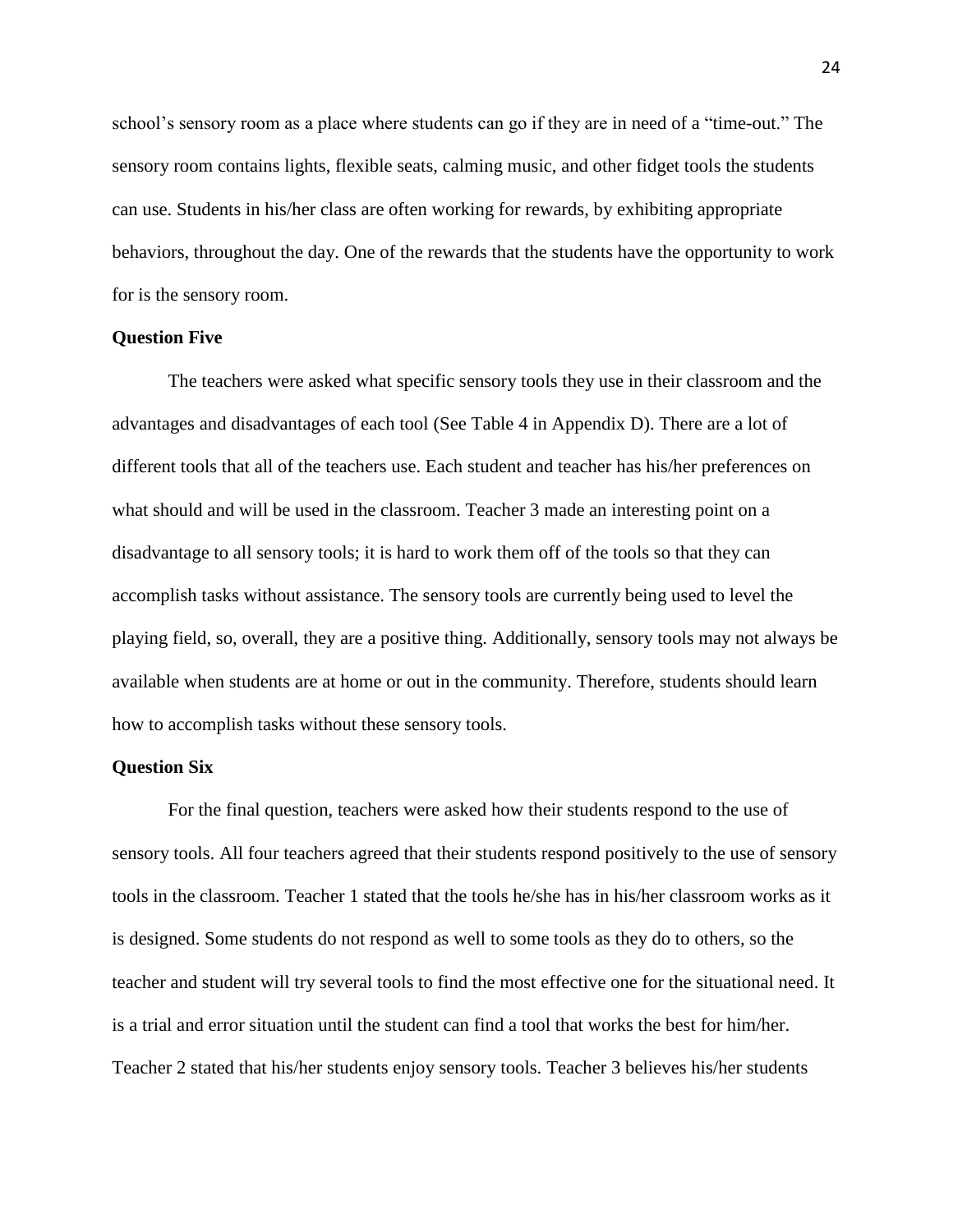find sensory tools to be soothing by helping to reduce the stress and anxiety that the students feel. Teacher 4 stated that his/her students typically respond positively, but not always.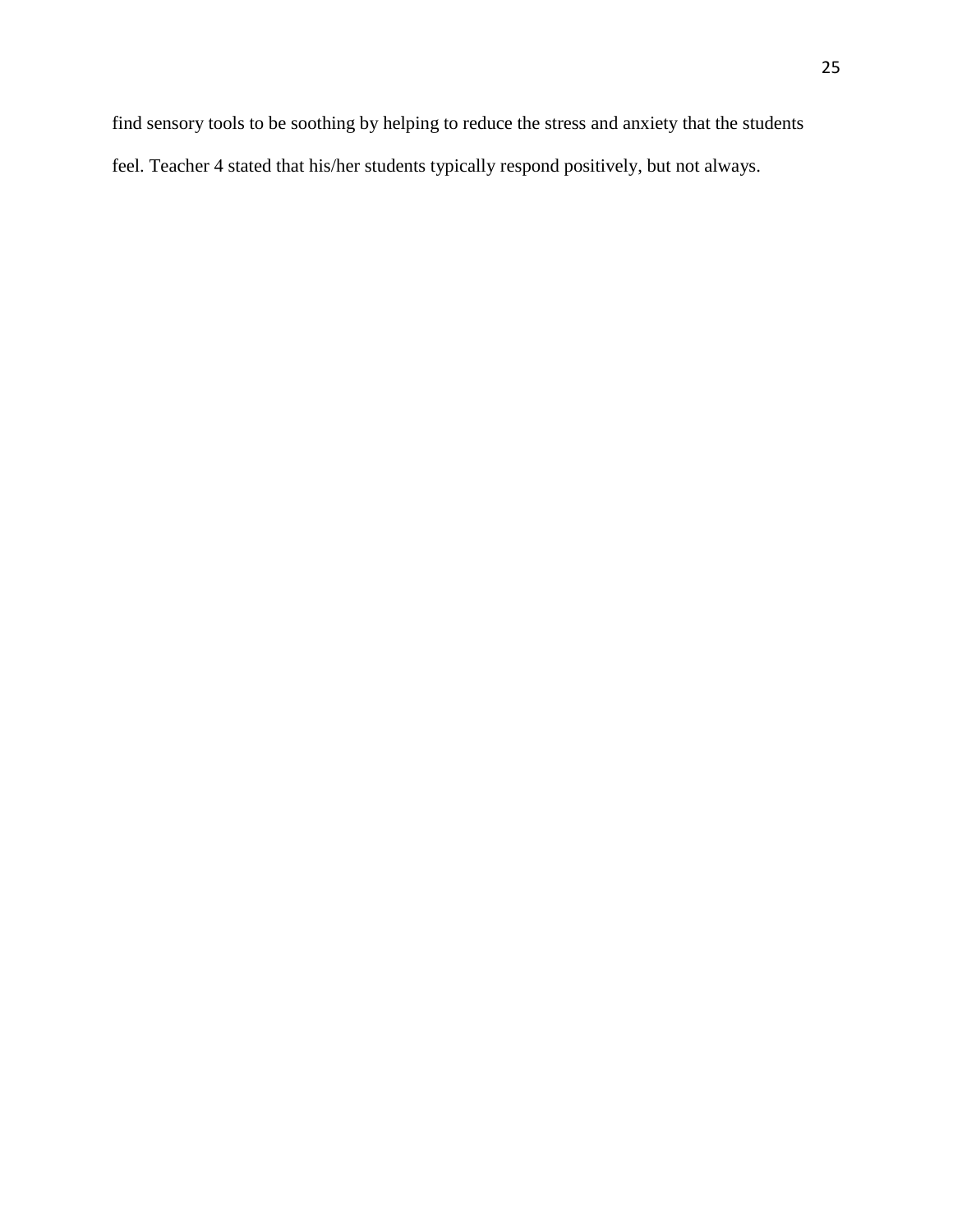#### **Conclusion**

Sensory tools have become more popular in schools. They can be used to help students with autism in the classroom in regard to academics, communication, behavioral and emotional management. It is important to note that while sensory tools generally help students with autism, not all sensory tools will positively impact all students with autism, or even in the same way. Considering autism has such a wide spectrum of disabilities, each student will rely on different tools used in different ways. There is not one specific tool that will work with every student.

Of the five teachers contacted, four responded for a response rate of 80%. Teachers who responded, gave thorough answers. This is important because the more information that is provided, the conclusions are more reliable. The two biggest weakness of this study is the population size, it is very small, and the fact that all of the teachers are from one school. Since this survey was only sent and collected from teachers at Pathways School of Excellence, the data only represents Pathways School of Excellence and cannot be assumed to represent all teachers in all school settings.

In order to expand this study for future research, several different routes can be considered. A researcher can look at different types of schools:

- Other specialized schools
- Other faith-based schools
- Non-faith-based private schools
- Public schools

Sensory tools are not only adequate tools for students with autism, they can be used to help students with other disabilities, traumatic illnesses, and students without disabilities. In different fields, sensory tools may not be used to achieve academic goals, but they can be used to foster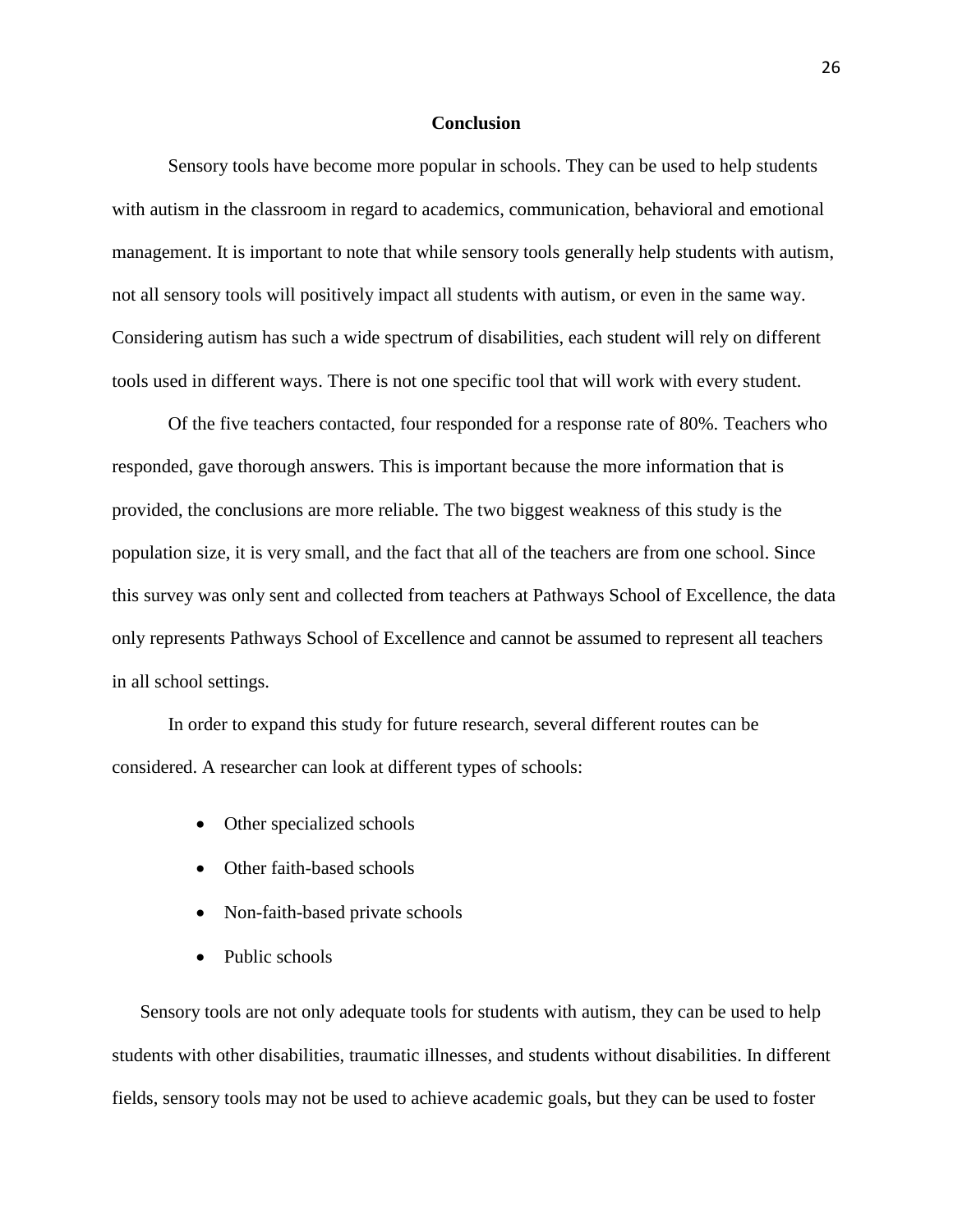communication or control/maintain behaviors and emotions. Other places where the sensory tools are beneficial are

- Children's ministry
- Rehabilitation centers
- Counseling centers
- Hospitals
- Other agencies that work with children

Sensory tools can be used to assist adults too. All of the locations listed above are also applicable to adults both with and without disabilities. Adults with disabilities do not stop needing accommodations and help just because they are older. These tools are still reliable and useful in their everyday lives. Adults without disabilities are not exempt from feeling stress, anger, sadness, anxiousness, depression, etc. Sometimes adults need help channeling, expressing, and working through problems and feelings. Sensory tools can help with those needs.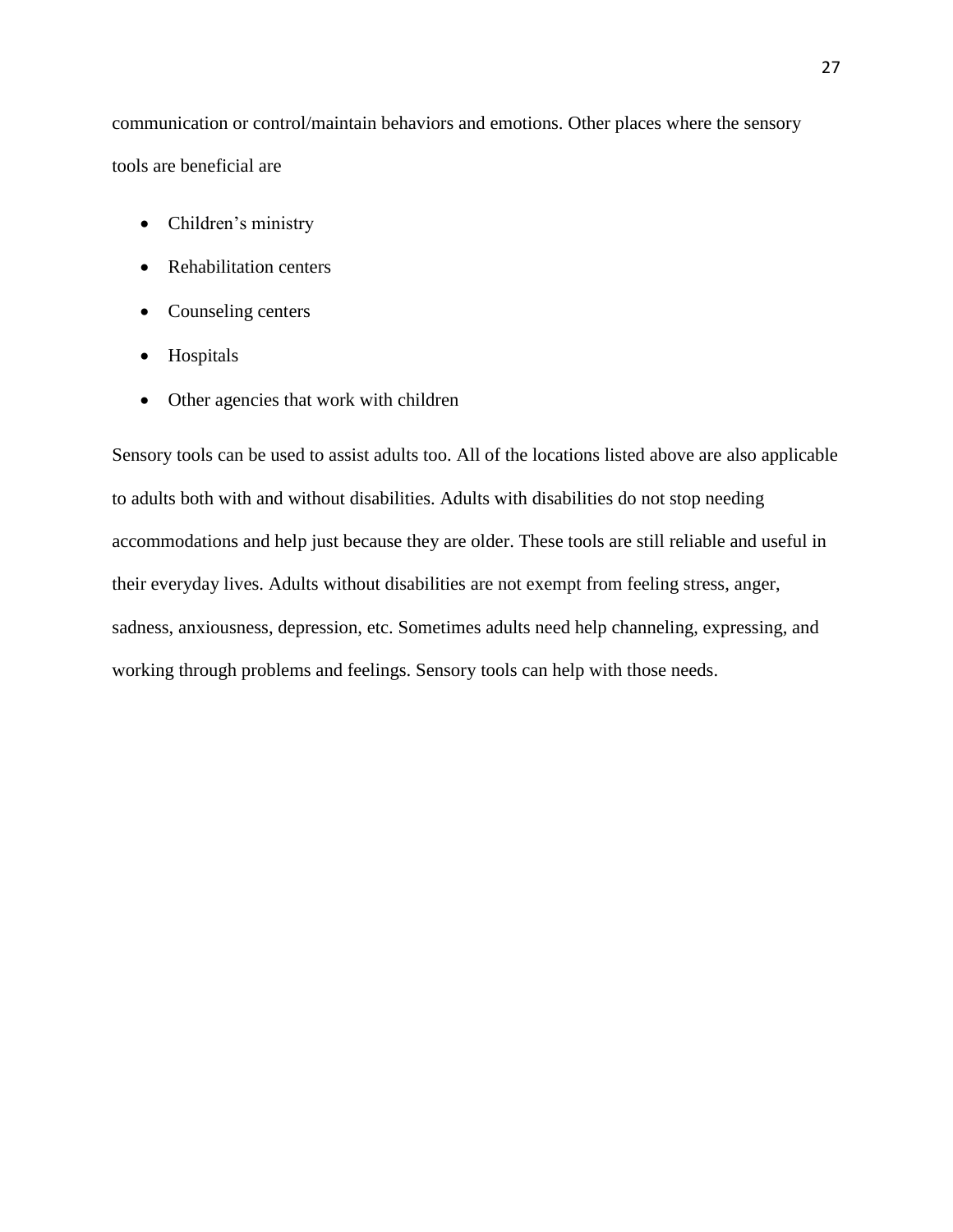#### **References**

- Asaro-Saddler, K., Arcidiacono, M. B., & Morris Deyoe, M. (2017). Instructional practice for students with Autism Spectrum and related disorders: Exploring the teaching of writing in two self-contained classrooms. *Reading & Writing Quarterly*, *33*(2), 171–186.
- Aspiranti, K. B., Bebech, A., Ruffo, B., & Skinner, C. H. (2018). Classroom management in selfcontained classrooms for children with autism: Extending research on the color wheel system. *Behavior Analysis in Practice*. https://doi.org/10.1007/s40617-018-0264-6
- Autism Speaks. (2019). What Is Autism? Retrieved from https://www.autismspeaks.org/what -autism.
- Ayres, A. J. (1972). Improving academic scores through sensory integration. *Journal of Learning Disabilities,* 5 (6), pp. 338-343. https://doi.org/10.1177/002221947200500605
- Biel, L. (2017). Fidget toys or focus tools? *Sensory Smarts*, pp. 12-13.
- Bluebee Pals. (2020). Introducing The NEW 4.0! Retrieved from https://www.bluebeepals.com/
- Brownell, M. D. (2002). Musically adapted social stories to modify behaviors in students with autism: Four case studies. *Journal of Music Therapy*, *39*(2), 117–144. https://doiorg.seu.idm.oclc.org/10.1093/jmt/39.2.117
- Carter, M., & Stephenson, J. (2012). The use of multi-sensory environments in schools servicing children with severe disabilities. *Journal of Developmental & Physical Disabilities*, *24*(1), 95–109. https://doi.org/10.1007/s10882-011-9257-x
- Darrow, A. A. (2009). Adapting for Students with Autism. General Music Today, 22(2), 24–26. Retrieved from https://searchebscohostcom.seu.idm.oclc.org/login.aspx?direct=true&db =eric&AN=EJ822977&site=ehost-live&scope=site

Garcia, E., & Hoang, D. (2015). Positive Behavior Supports: Using Class Dojo as a Token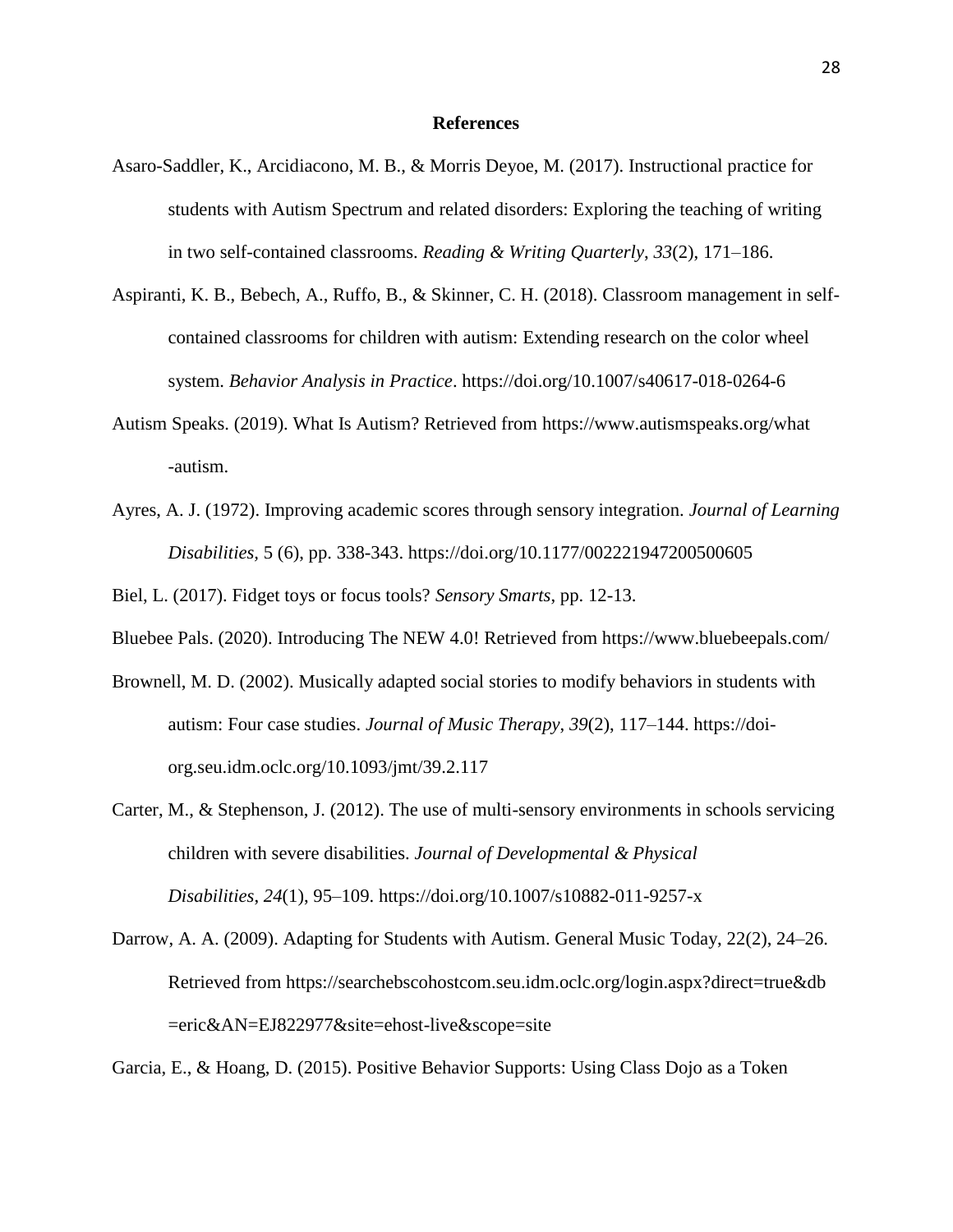Economy Point System to Encourage and Maintain Good Behaviors. Online Submission. Online Submission. Retrieved from https://search-ebscohostcom.seu.idm.oclc.org /login.aspx?direct=true&db=eric&AN=ED561860&site=ehost-live&scope=site

- Girli, A., & Dogmaz, S. (2018). Ability of children with learning disabilities and children with Autism Spectrum Disorder to recognize feelings from facial expressions and body language. *World Journal of Education*, *8*(2), 10–26.
- Howe, F. E., J., & Stagg, S. D. (2016). How sensory experiences affect adolescents with an autistic spectrum condition within the classroom. *Journal of Autism and Developmental Disorders, 46*(5), 1656-1668. doi: http://dx.doi.org/10.1007/s10803-015-2693-
- Iowa Department of Education. (2010). *Talking to Parents about Autism.* [PDF file]. Retrieved from http://educateiowa.gov/sites/files/ed/documents/ParentFactsheets\_April2010 \_Autism.pdf
- Klimas, A., & McLaughlin, T. F. (2007). The Effects of a Token Economy System to Improve Social and Academic Behavior with a Rural Primary Aged Child with Disabilities. International Journal of Special Education, 22(3), 72–77. Retrieved from https://searchebscohost-com.seu.idm.oclc.org/login.aspx?direct=true&db=eric&AN=EJ814513 &site=ehost-live&scope=site
- Larsen, K., Aasland, A., & Diseth, T. H. (2018). Brief report: Agreement between parents and day-care professionals on early symptoms associated with autism spectrum disorders. *Journal of Autism and Developmental Disorders*, *48*(4), 1063–1068. https://doi.org/10.1007/s10803-017-3355-2
- Lerna, A., Esposito, D., Conson, M., Russo, L., & Massagli, A. (2012). Social-communicative effects of the Picture Exchange Communication System (PECS) in Autism Spectrum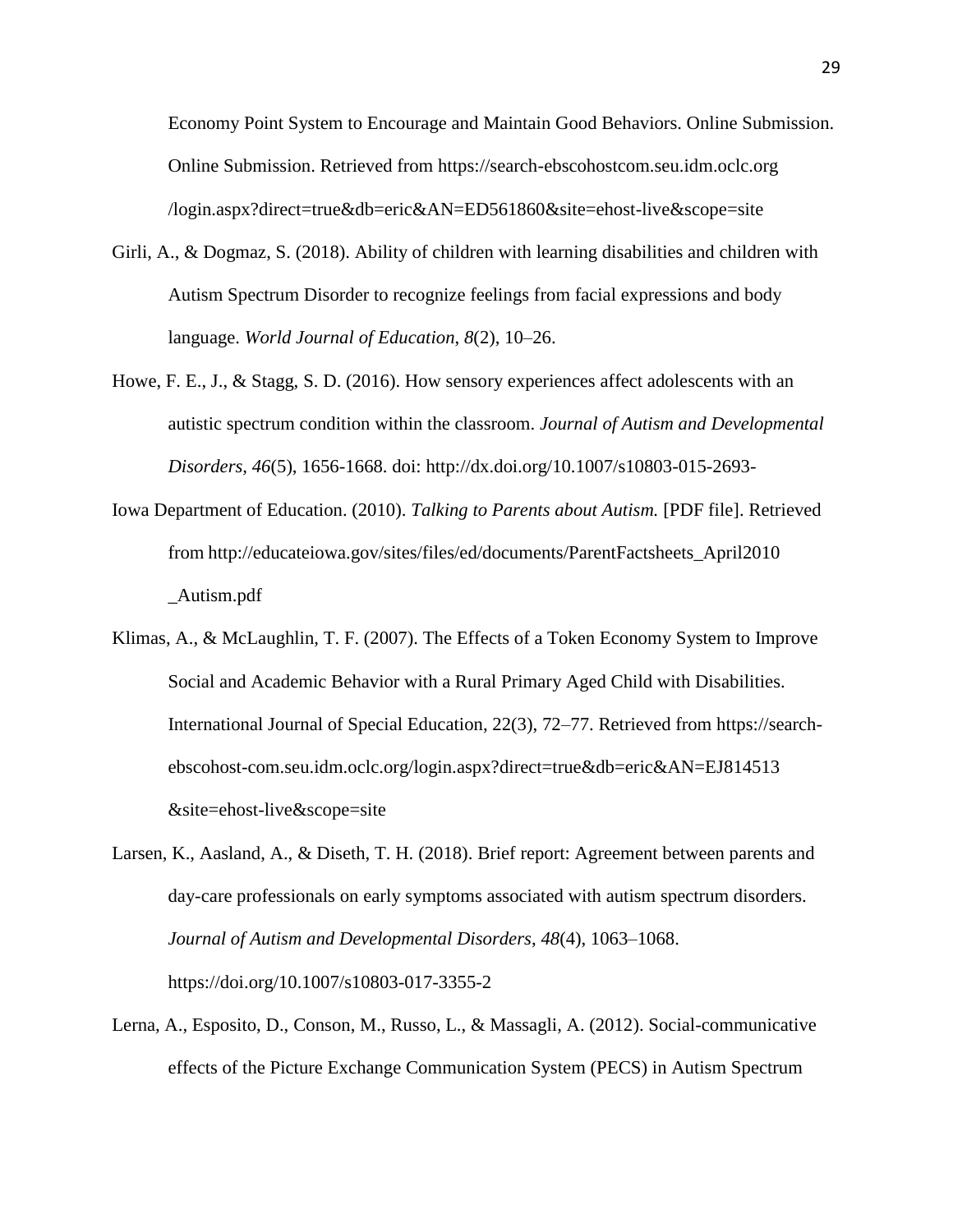Disorders. *International Journal of Language & Communication Disorders*, *47*(5), 609– 617. https://doi.org/10.1111/j.1460-6984.2012.00172.x

- Losinski, Cook, Hirsch, & Sanders, (2017). The effects of deep pressure therapies and antecedent exercise on stereotypical behaviors of students with Autism Spectrum Disorders. *Behavioral Disorders, 42* (2)*,* 196-208.
- Millar, D. C., Light, J. C., & Scholosser, R. W. (2006). The impact of augmentative and alternative communication intervention on the speech production of individuals with developmental disabilities: A research review. *Journal of Speech, Language, and Hearing Research,* 49(2), 248-264. Retrieved fromhttps://seu.idm.odc.org/login?url= https://search.proquest.com/docview/232340403?accountid=43912
- Preis, J., & McKenna, M. (2014). The effects of sensory integration therapy on verbal expression and engagement in children with autism. *International Journal of Therapy & Rehabilitation*, *21*(10), 476–486. DOI: 10.12968/ijtr.2014.21.10.476
- PR Newswire. (2018, December 21). Fuzzy Friends Engage Children with Autism in Instruction. PR Newswire US. Retrieved from https://search-ebscohostcom.seu.idm.oclc.org/login. aspx?direct=true&db=bwh&AN=201812211200PR.NEWS.USPR.UN08707&site=ehostlive&scope=site
- Reid, G. (2005). Dyslexia and Inclusion : Classroom Approaches for Assessment, Teaching and Learning. London: Taylor & Francis [CAM]. Retrieved from https://search-ebscohostcom.seu.idm.oclc.org/login.aspx?direct=true&db=nlebk&AN=125377&site=ehostlive&scope=site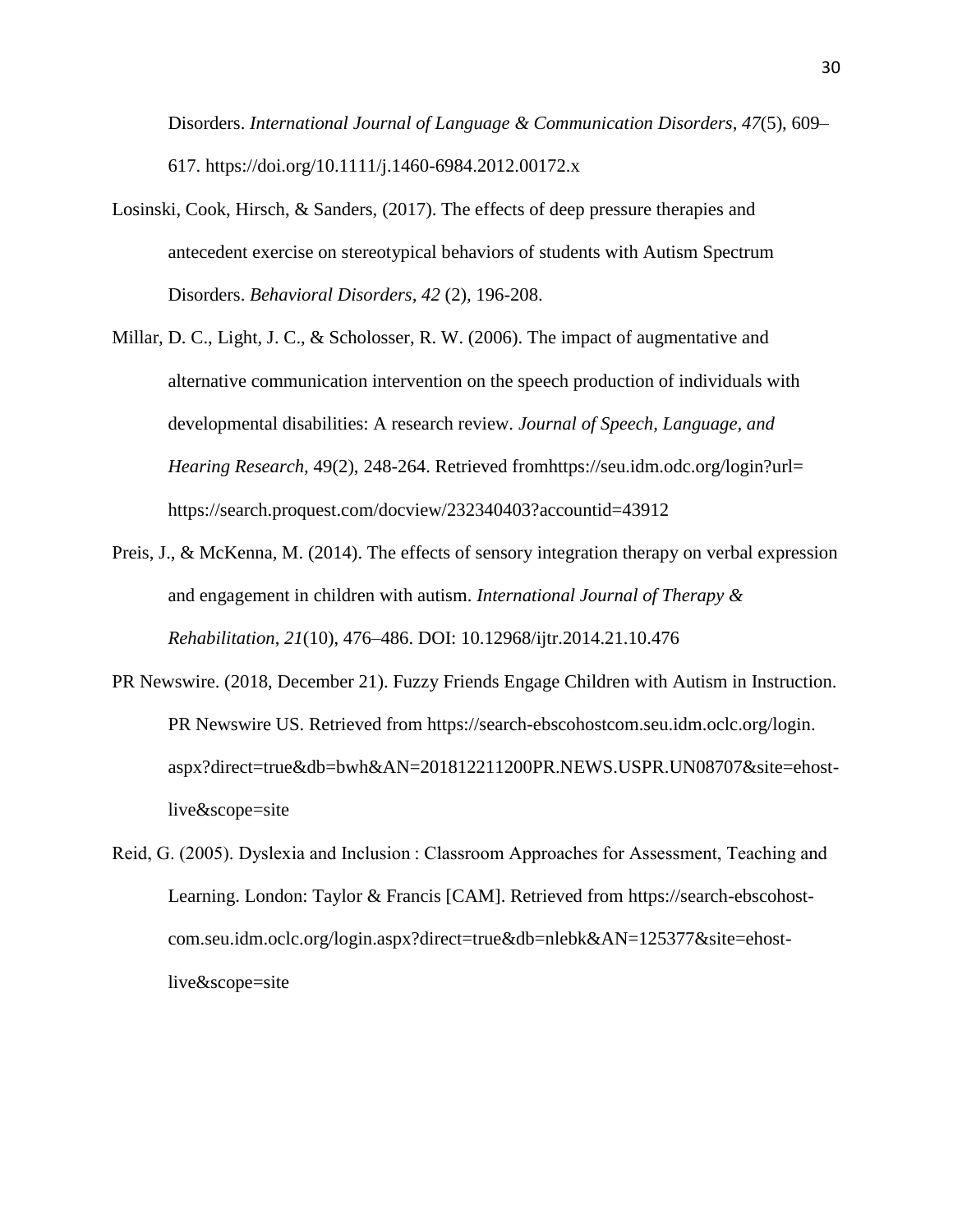- Siegel, L. M. (2007). The Complete IEP Guide: How to Advocate for Your Special Ed Child (Vol. 5th ed). Berkeley, CA: Nolo. Retrieved from https://search-ebscohostcom.seu.idm.oclc.org/login.aspx?direct=true&db=nlebk&AN=180205&site=ehostlive&scope=site
- Simpson, R. (2011). Meta-Analysis supports Picture Exchange Communication System (PECS) as a promising method for improving communication skills of children with autism spectrum disorders. *Evidence-Based Communication Assessment & Intervention*, *5*(1), 3– 6. https://doi.org/10.1080/17489539.2011.570011
- Special Education Guide. (2019). What is Inclusion? An Introduction from Special Education Guide. Retrieved from https://www.specialeducationguide.com/pre-k/inclusion/.
- University of Florida Health. (2019). Society's Attitude Toward People with Disabilities. Retrieved from https://paul-burtner.dental.ufl.edu/oral-health-care-for-persons-withdisabilities/societys-attitude-toward-people-with-disabilities/
- Weebly. (2015). Color Wheel. Retrieved from https://spedellreadingstrategies.weebly.com/color wheel.html
- Zarling, P. (2017). Sensory rooms offer safe space for special needs. *District Administration*, *53*(9), 28–28. Retrieved from https://seu.idm.oclc.org/login?url=https://search.ebscohost.com/login.aspx?direct=true&d b=a9h&AN=124990512&site=ehost-live&scope=site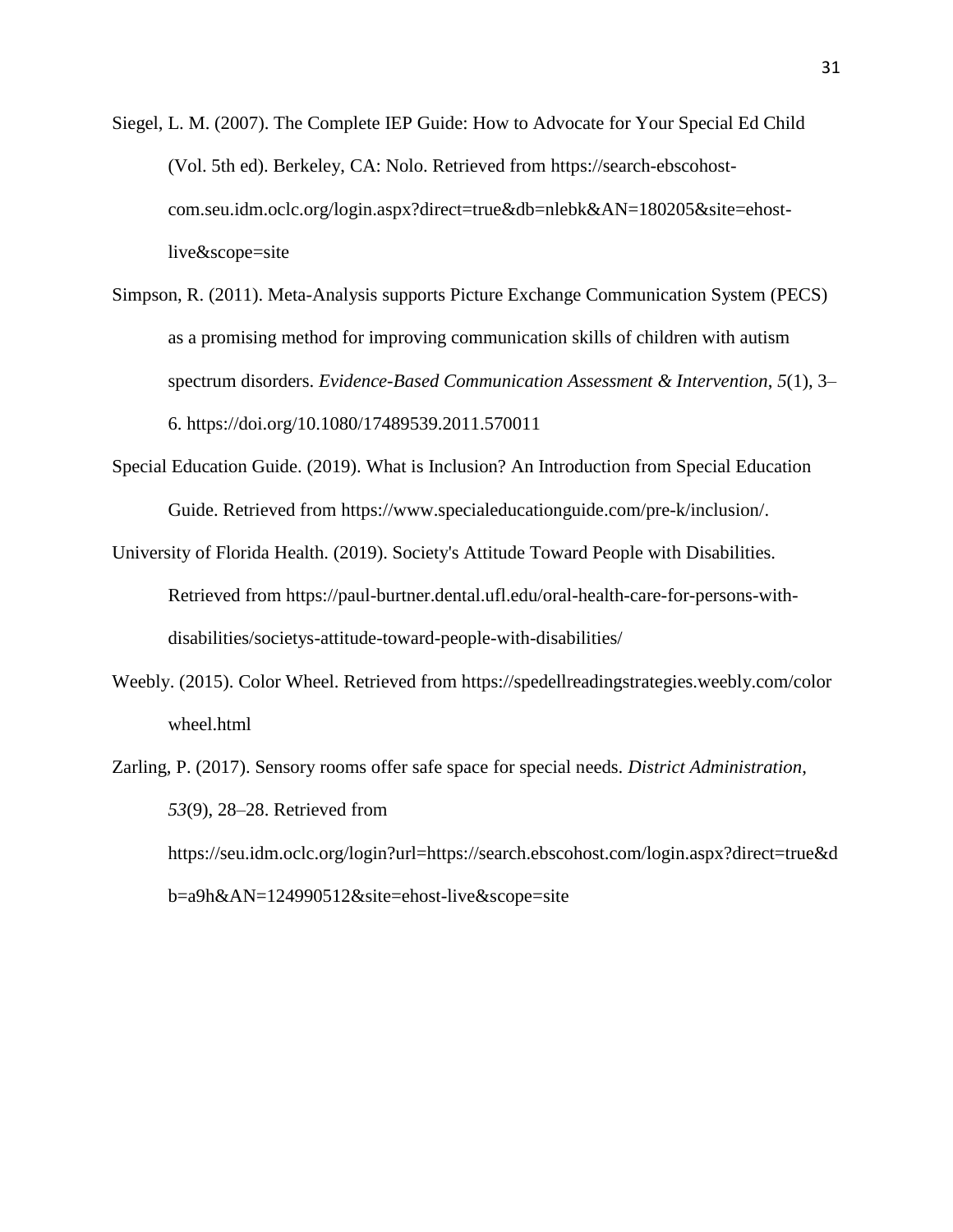**Appendices**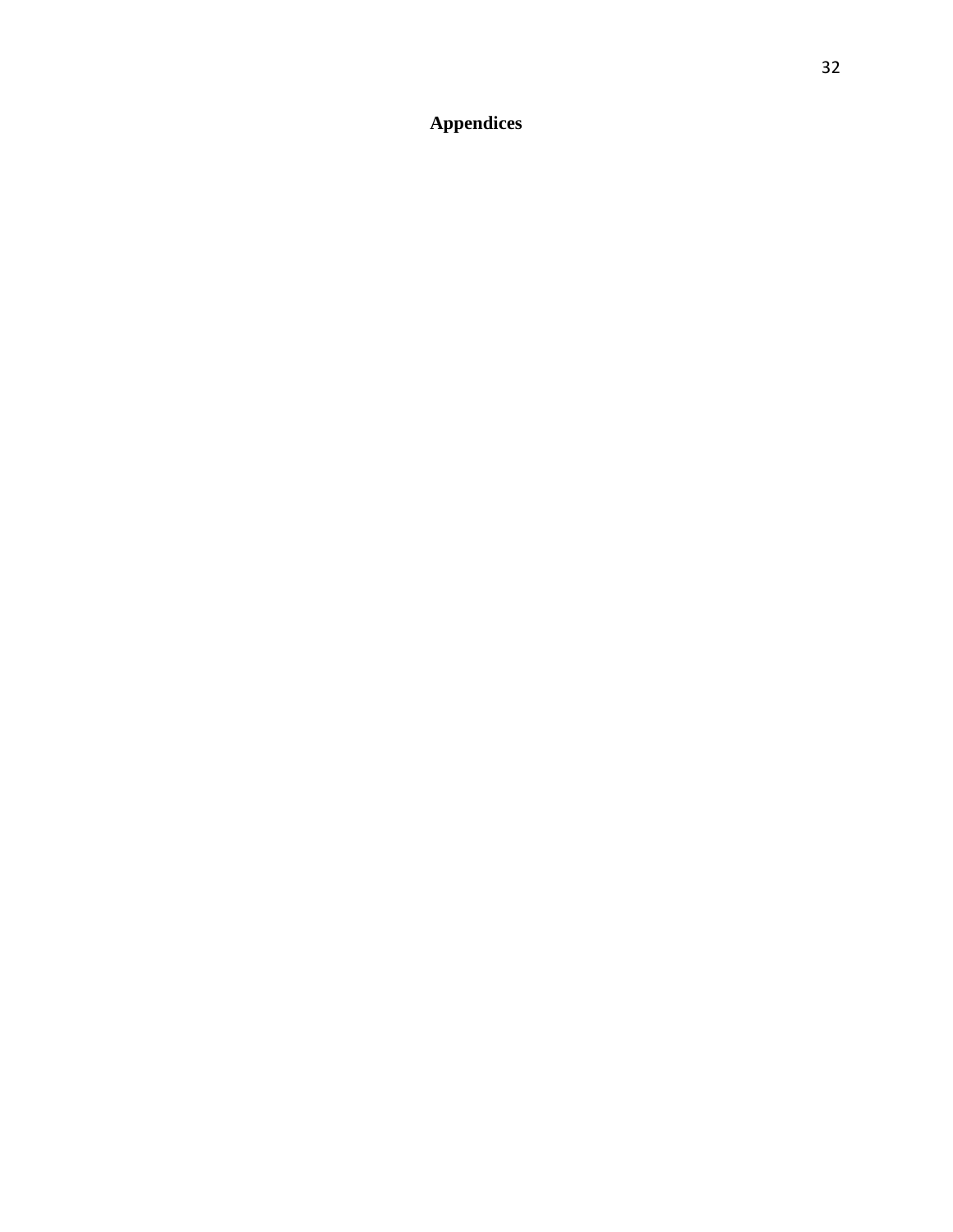## **Appendix A**

## Survey Questions

- What challenges do students with autism face in your classroom (including but not limited to academic, communication, behavioral, and emotional needs)?
- How do you use sensory tools in your classroom for academics?
- How do you use sensory tools in your classroom for communication?
- How do you use sensory tools in your classroom for behavior and emotional management?
- What specific sensory tools do you use in your classroom? List some advantages and disadvantages to each (if applicable)?
- How do students respond to the sensory tools you use in your classroom?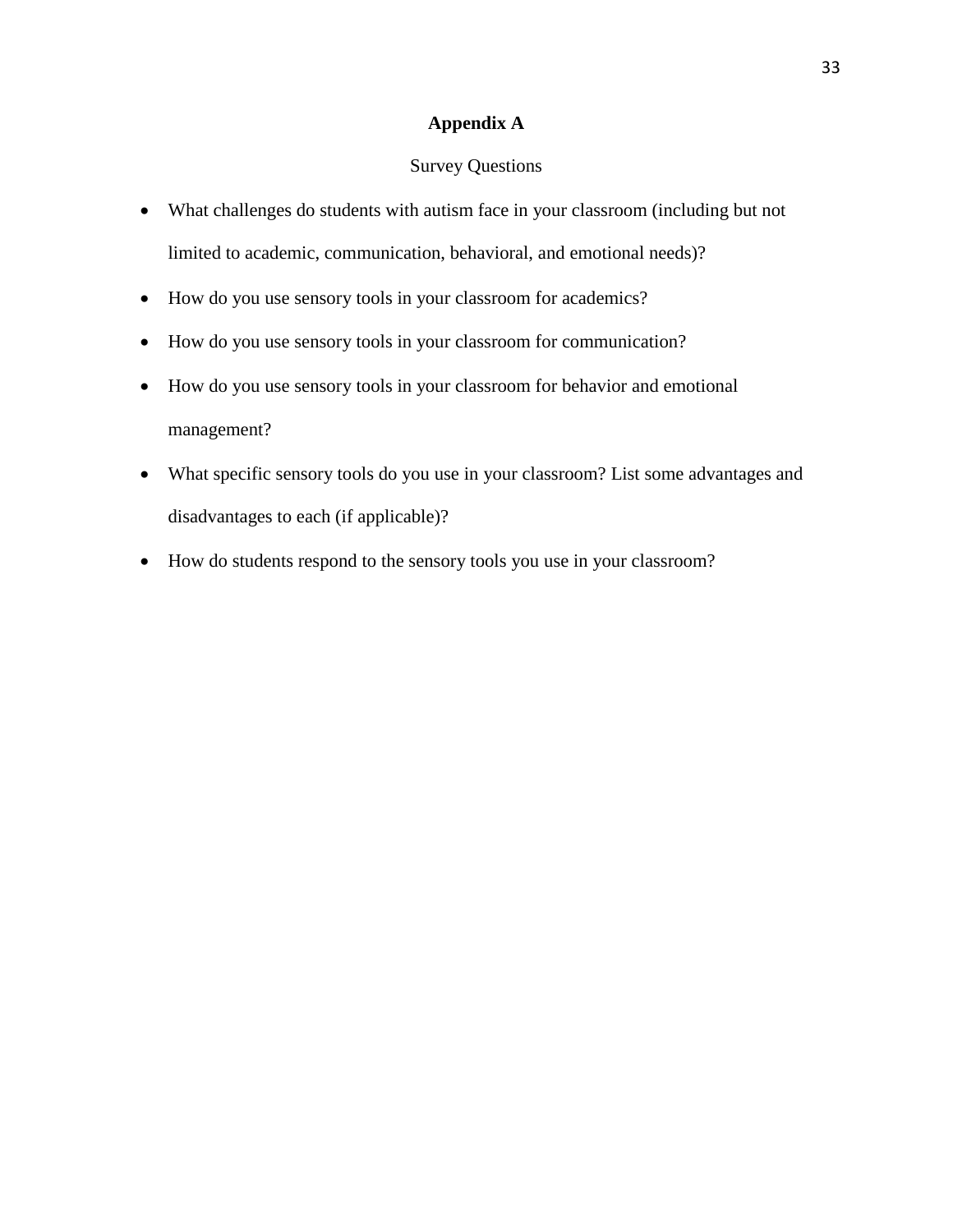## **Appendix B**

## Recruitment Email

Hello,

I am a senior at Southeastern University and I am in the School of Honors. I am constructing a thesis project on the use of sensory tools in the classroom and how these tools impact students with autism.

I have attached a consent form which also contains the link to a survey asking about the pros and cons of sensory tools in your classroom (which should take no longer than 30 minutes).

I would really appreciate your help on my data collection process.

Thank you,

Summer Rusher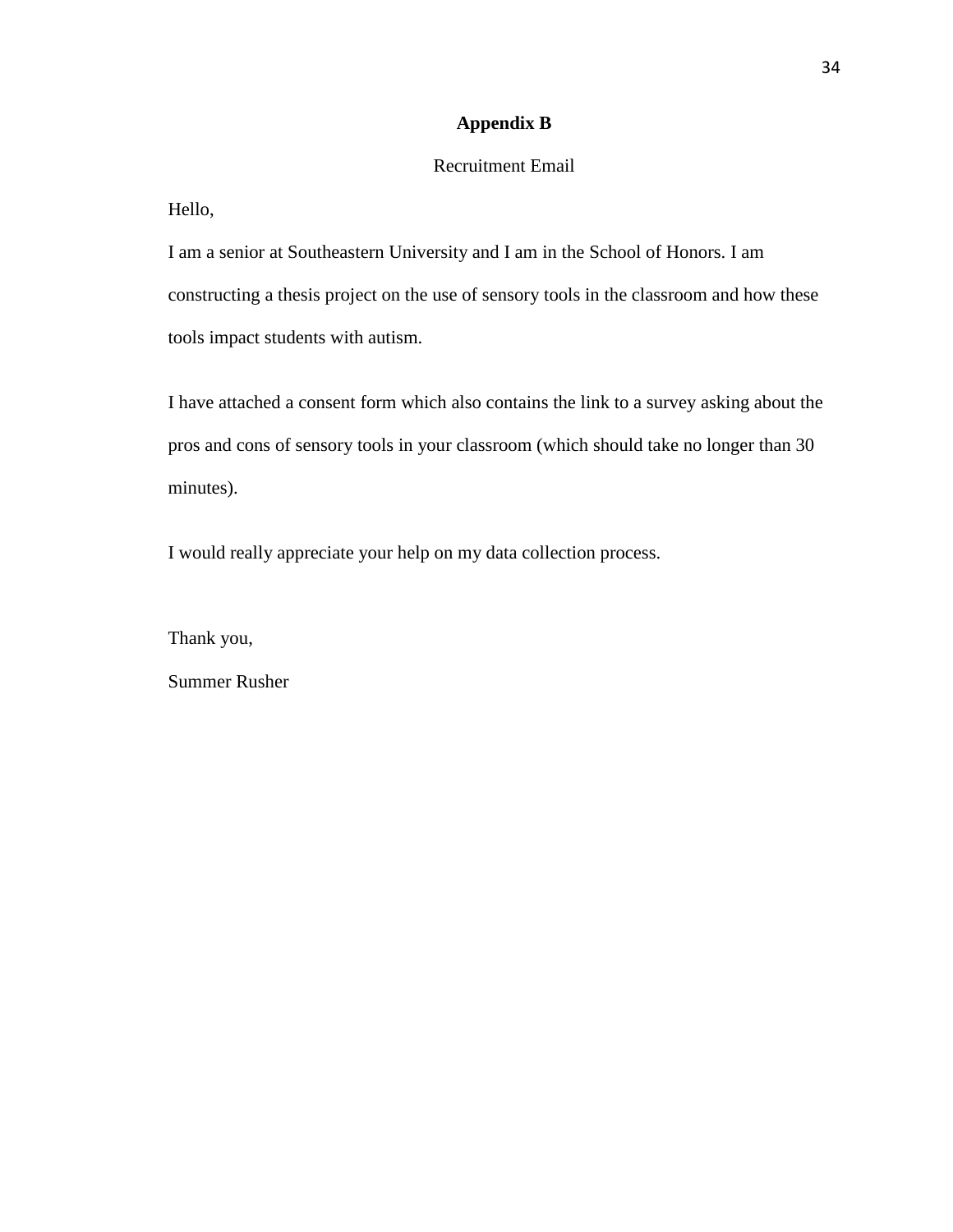#### **Appendix C**

### Consent Form

**Title:** Can Sensory Tools Help Students with Autism in Regard to Academics, Communication, Behavioral and Emotional Management?

**Investigator(s):** Gordon Miller (Primary Investigator) and Summer Rusher (Co-Investigator) **Purpose:** The purpose of the research study is to understand how students with autism use and respond to sensory tools in the classroom.

**What to Expect:** This research study is administered online. Participation in this research will involve completion of one questionnaire. The questionnaire will ask six questions regarding challenges students with autism face in your classroom, sensory tools you use in your classroom, pros and cons of those tools, other tools and strategies that are implemented in the classroom, how students with autism respond to these interventions. You may skip any questions that you do not wish to answer. You will be expected to complete the questionnaire once. It should take you about 20-30 minutes to complete.

**Risks:** There are no risks associated with this project which are expected to be greater than those ordinarily encountered in daily life.

**Benefits:** There are no direct benefits to you. However, you may gain an appreciation and understanding of how research is conducted.

**Compensation:** There will be no compensation for completing this study.

**Your Rights and Confidentiality:** Your participation in this research is voluntary. There is no penalty for refusal to participate, and you are free to withdraw your consent and participation in this project at any time.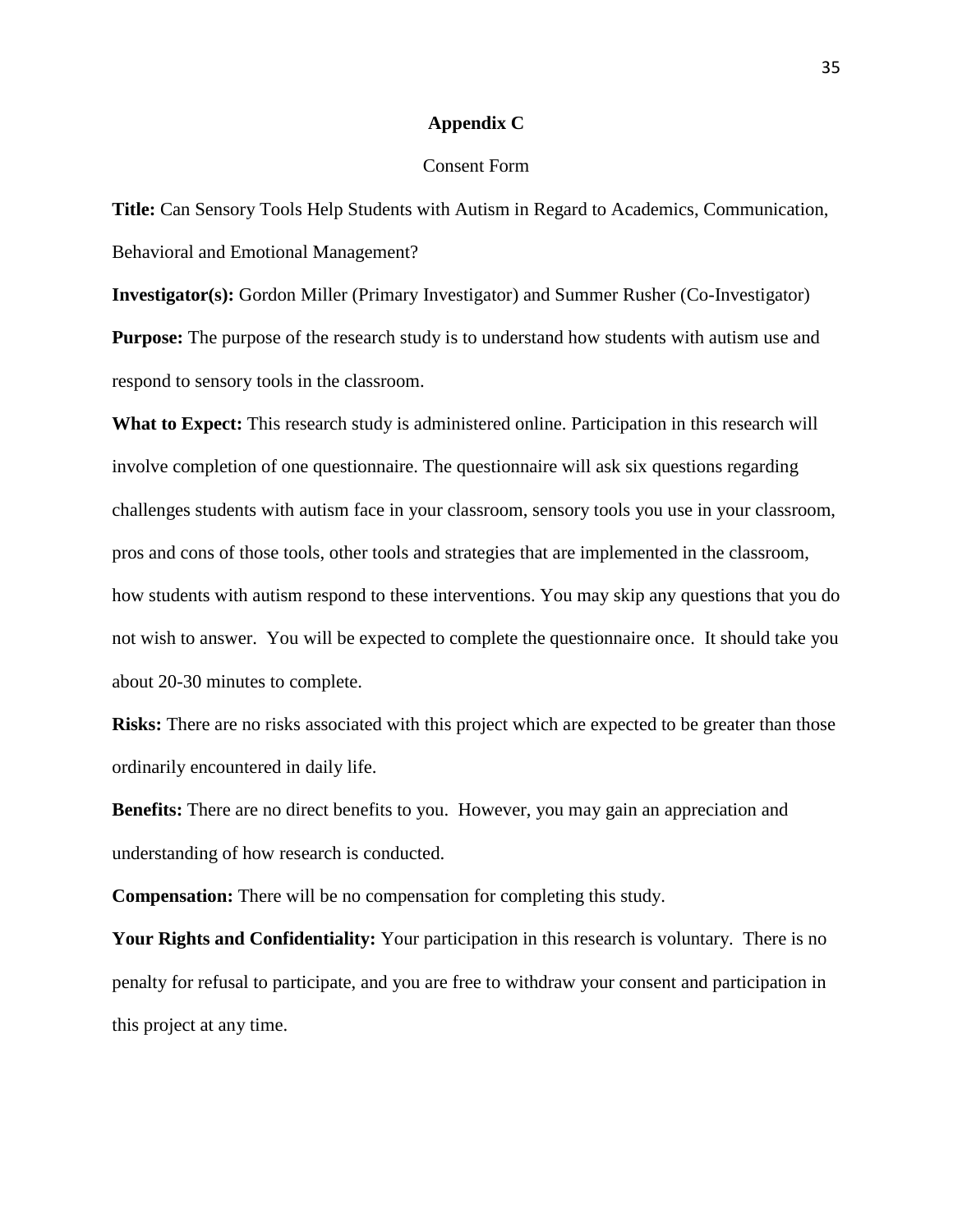**Confidentiality:** The records of this study will be kept private. Any written results will discuss group findings and will not include information that will identify you. Research records will be stored on a password protected computer in a locked office and only researchers and individuals responsible for research oversight will have access to the records. Data will be destroyed five years after the study has been completed.

**Contacts:** You may contact any of the researchers at the following addresses and phone numbers, should you desire to discuss your participation in the study and/or request information about the results of the study: Gordon Miller – gmiller@seu.edu or Summer Rusher – srusher@seu.edu.

If you have questions about your rights as a research volunteer, you may contact the IRB Office IRB@seu.edu

**If you choose to participate:** Please, click THE LINK BELOW if you choose to participate. By clicking THE LINK BELOW, you are indicating that you freely and voluntarily and agree to participate in this study and you also acknowledge that you are at least 18 years of age. It is recommended that you print a copy of this consent page for your records before you begin the study by clicking below.

[Link was provided in the original Consent Form. It is no longer active.]